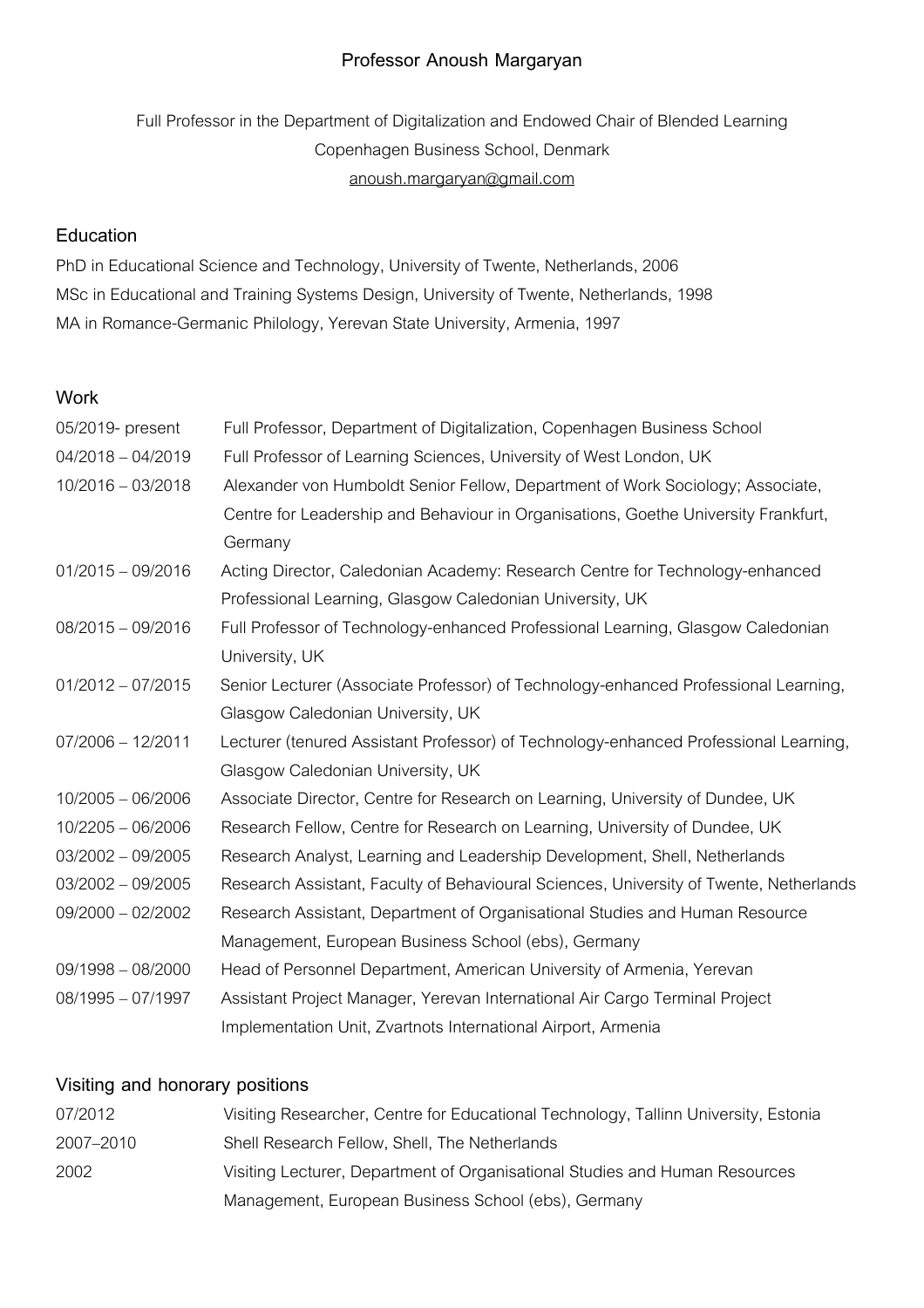|           | Anoush Margaryan, Curriculum Vitae, last updated 1 July 2021                        |
|-----------|-------------------------------------------------------------------------------------|
| Awards    |                                                                                     |
| 2016-2018 | Senior Fellowship, Alexander von Humboldt Foundation, Germany                       |
| 2005      | Excellence in Research-to-Practice Award, American Society for Training and         |
|           | Development (ASTD)                                                                  |
| 2008      | Highly Commended Award, Emerald Literati Network Award for Excellence for the paper |
|           | Margaryan, A. (2008). Supporting instructors in innovation: A three-component       |
|           | approach. Journal of Workplace Learning, 20(6), 400-415.                            |
| 2007      | Outstanding Paper Award, World Conference on Educational Multimedia, Hypermedia &   |
|           | Telecommunications (EDMEDIA), for the paper Margaryan, A. & Littlejohn, A. (2007).  |
|           | Community dimensions of learning object repositories. In C. Montgomerie & J. Seale  |
|           | (Eds.), Proceedings of EDMEDIA 2007 (pp. 4335-4343). Chesapeake, VA: AACE.          |
| 1997      | Netherlands Organisation for Cooperation in Higher Education (NUFFIC) University    |
|           | Scholarship for MSc study at the University of Twente                               |

**Research grants**

| 2020      | Skills, Artificial Intelligence and Labour (SKAIL) planning grant, $\epsilon$ 122, 600 from |
|-----------|---------------------------------------------------------------------------------------------|
|           | Volkswagen Foundation, Co-Investigator (with Martin Krzywdzynski (WZB Social                |
|           | Sciences Research Centre Berlin; David Guille and Miguel Rodrigues, University              |
|           | College London, and Christian Meske, Free University Berlin)                                |
| 2019-2020 | Learning and skill development in online platform work: Comparing microworkers' and         |
|           | online freelancers' practices (CrowdLearnPlus), €15,000 from the European Centre for        |
|           | the Development of Vocational Training (Cedefop), Principal Investigator.                   |
| 2018-2019 | Skills formation and skills matching in online platform work: Practices and policies        |
|           | for promoting crowdworkers' continuous learning (CrowdLearn), €301,362 from the             |
|           | European Centre for the Development of Vocational Training (Cedefop), Co-Investigator       |
|           | (with Vili Lehdonvirta, University of Oxford)                                               |
| 2016-2018 | Understanding learning practices in crowdwork, £60,000 from Alexander von Humboldt          |
|           | Foundation, Principal Investigator                                                          |
| 2013-2016 | Interdisciplinary Perspectives on Learning from Incidents Seminar Series, £30,000 from      |
|           | the UK Economic and Social Research Council, Principal Investigator                         |
| 2014-2015 | Becoming self-regulated: Personal and environmental antecedents, £35,000 from               |
|           | Glasgow Caledonian University, Principal Investigator                                       |
| 2012-2013 | Organisational and cultural factors in learning from incidents, £20,000 from British        |
|           | Petroleum, Co-Investigator (with Allison Littlejohn)                                        |
| 2012-2013 | Engaging with Learning from Incidents initiatives in organisations, £62,650 from Energy     |
|           | Institute, Shell and Centrica, Co-Investigator (with Allison Littlejohn)                    |
| 2012-2013 | Assessing the instructional quality of massive open online courses, £2,500 from             |
|           | Glasgow Caledonian University, Principal Investigator                                       |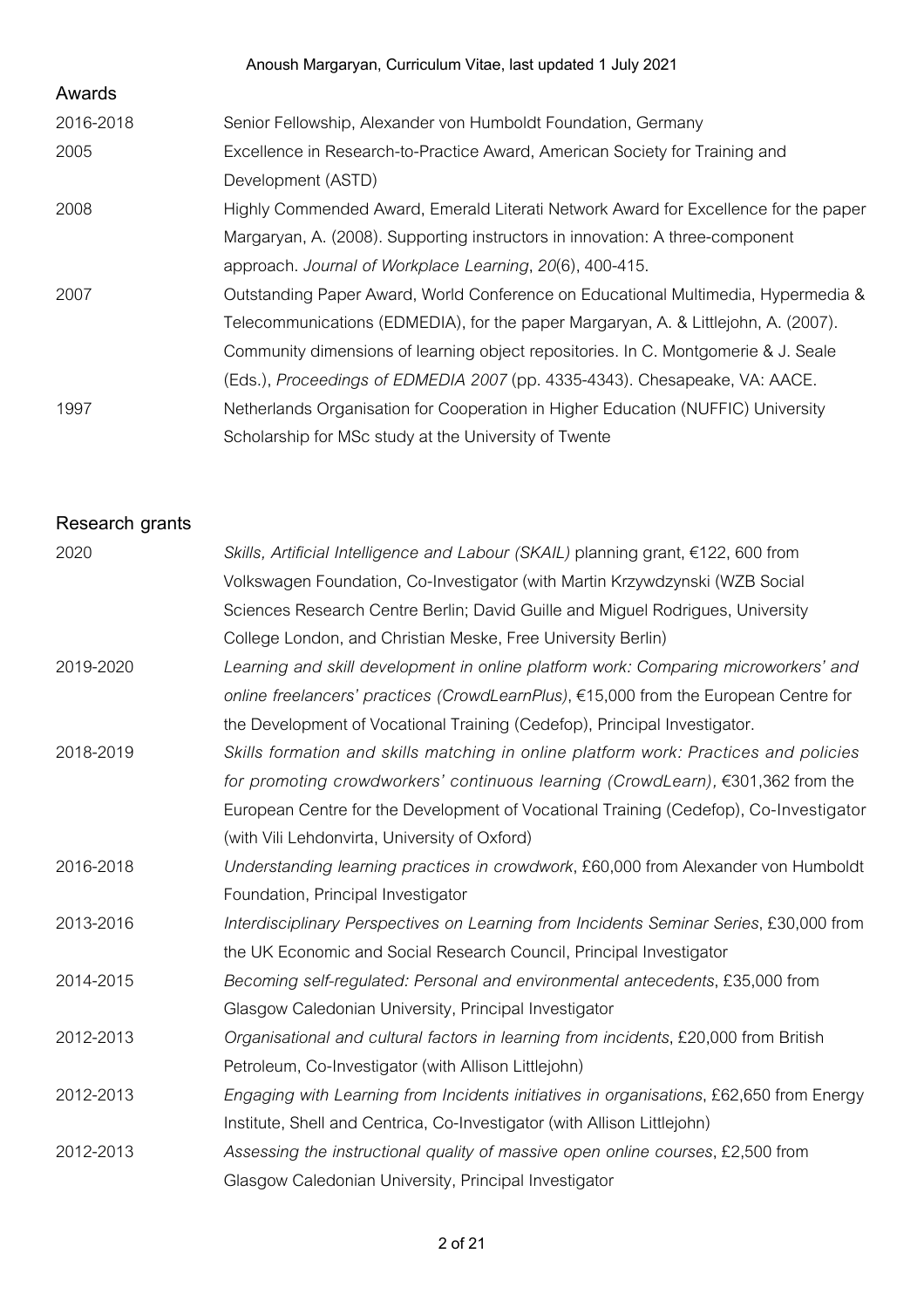# Anoush Margaryan, Curriculum Vitae, last updated 1 July 2021

| 2011-2012 | 'Narrating Your Work' Experiment: Enhancing knowledge sharing in distributed teams,       |
|-----------|-------------------------------------------------------------------------------------------|
|           | £5,000 from Glasgow Caledonian University and Shell Learning, Principal Investigator      |
| 2011-2012 | Self-regulated learning in massive open online courses (MOOCs), £5,000 from Glasgow       |
|           | Caledonian University, Co-Investigator (with Colin Milligan and Allison Littlejohn)       |
| 2010-2013 | PhD studentship on Academics' use of networks for professional development and            |
|           | change in teaching practice, £53,000 from Glasgow Caledonian University, UK, Director     |
|           | of Studies                                                                                |
| 2010      | Scoping study on sustainable approaches to technology-enhanced learning, £2,500           |
|           | from the UK Higher Education Academy, Co-Investigator (with Allison Littlejohn)           |
| 2009-2012 | PhD studentship in Learning from incidents, £82,000 from Energy Institute, Shell and      |
|           | ConocoPhillips, Co-Investigator (with Allison Littlejohn)                                 |
| 2008-2010 | Action research partnership on innovative approaches to professional learning in          |
|           | organisations, £96,584 from Shell Learning, Co-Investigator (with Allison Littlejohn)     |
| 2009-2012 | Development and evaluation of software to support articulation and sharing of learning    |
|           | goals in the workplace, £10,000 from Glasgow Caledonian University, Co-Investigator       |
|           | (with Colin Milligan and Allison Littlejohn)                                              |
| 2007-2016 | Technology-enhanced Professional Learning UK national special interest group,             |
|           | £27,500 from the UK Higher Education Academy, Co-Director (with Allison Littlejohn)       |
| 2006-2007 | Learning from digital natives: Integrating formal and informal learning, £29,508 from the |
|           | UK Higher Education Academy, Co-Investigator (with Allison Littlejohn and David Nicol)    |
| 2002      | Networking for innovations in the use of digital technology in teacher training, £2,000   |
|           | from the World Bank, Principal Investigator                                               |

# **Teaching**

| 2020- pr   | Designing Blended Learning from First Principles, faculty development course         |
|------------|--------------------------------------------------------------------------------------|
|            | Copenhagen Business School.                                                          |
| 2010       | Collective Learning in the Workplace, 'Social Networks and Learning' Doctoral Summer |
|            | School, Technology-Enhanced Knowledge Research Institute (TEKRI), University of      |
|            | Athabasca, Canada                                                                    |
| 2004-2005  | Research Methods, MSc Programme in Technology Applications for Education and         |
|            | Training, University of Twente, Netherlands                                          |
| 2005, 2004 | Multicultural Aspects of Learning, MSc Programme in Instructional Technology, Utah   |
|            | State University, USA                                                                |
| 2003       | Capita Selecta in Technology and Learning, MSc in Technology Applications for        |
|            | Education and Training, University of Twente                                         |
| 2002, 2001 | Organisational Development, BA course, European Business School, Germany             |
| 1998       | Integrated Performance Support Systems, MSc Programme in Training Systems Design,    |
|            | University of Twente, Netherlands                                                    |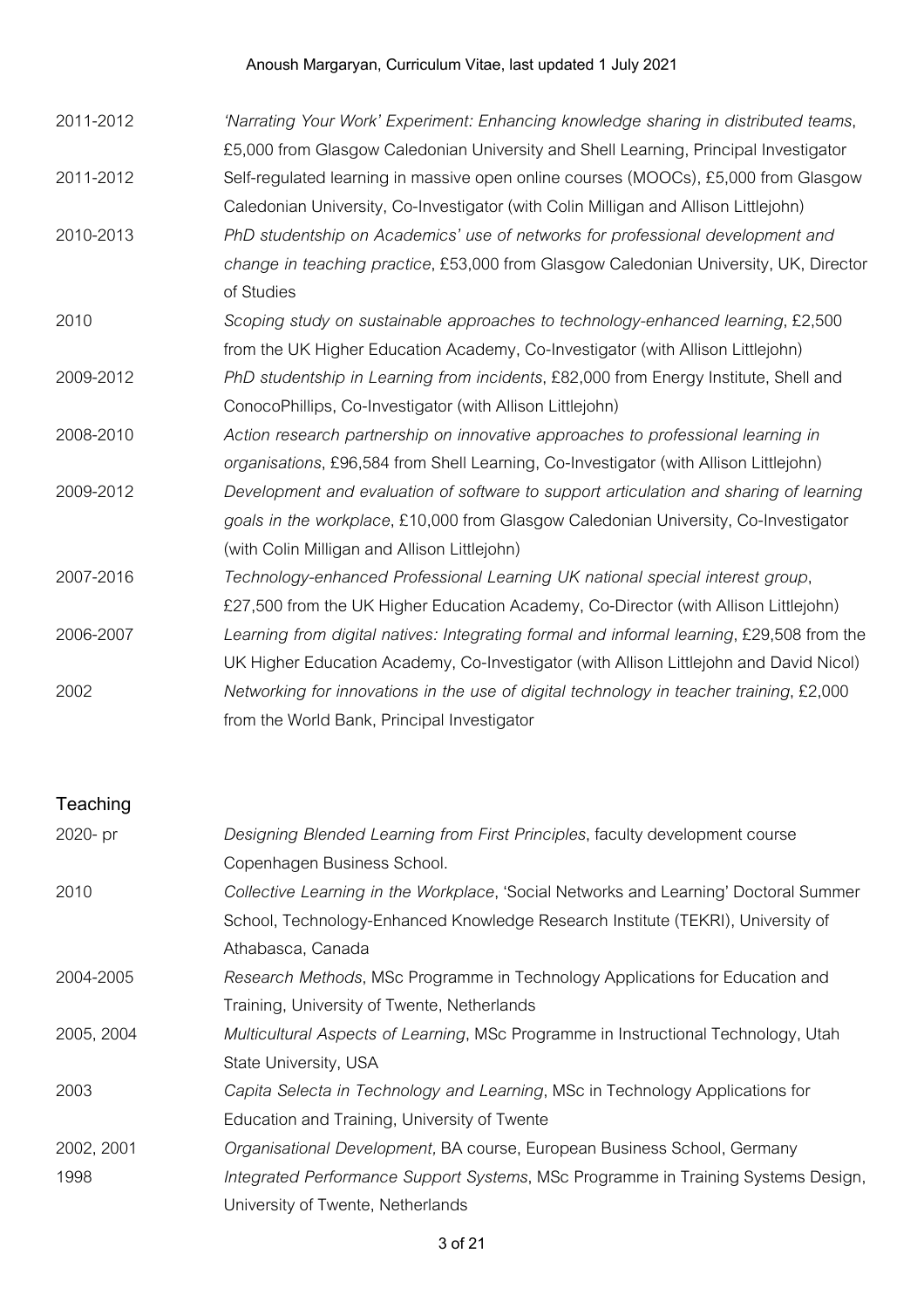#### **Research students and postdoctoral fellows supervised**

Timothy Charlton-Czaplicki, PhD thesis 'Social learning inthe digital workplace', Copenhagen Business School (2020-pr)

Nina Pataraia, PhD thesis 'The role of social networks in academics' learning and professional development', Glasgow Caledonian University (2010-2014)

Dane Lukic, PhD thesis 'Learning from incidents in the workplace: A socio-cultural approach', Glasgow Caledonian University (2009-2012**)**

Dr Manuela Bianco, postdoc 'Self-regulated learning in the workplace: Personal-psychological and environmental antecedents', Glasgow Caledonian University (2014-2015)

Dr Pia Fontana, postdoc 'Self-regulated learning in the finance industry', Glasgow Caledonian University (2012-2013)

Dr Karen Stepanyan, postdoc 'Sustainable e-learning', Glasgow Caledonian University (2010-2011)

Dr Jane Guiller, postdoc 'Learning from 'digital natives': Integrating formal and informal learning', Glasgow Caledonian University (2006-2007).

Anoek Hendriks, MSc thesis 'Web-based tools to support blended learning courses', University of Twente (2003)

Kezia Arya, MSc thesis 'Designing culturally-sensitive problem-based learning in corporate settings', University of Twente (2003)

Femi Ogunbase, MSc thesis 'Cultural diversity in blended learning in corporate settings in Nigeria', University of Twente(2003)

Tina Tian, MSc thesis 'Knowledge sharing and collaboration in blended learning at Shell Open University: Chinese students' experiences', University of Twente (2003)

Anne Freund, Masters thesis 'The effects of national culture on employee motivation', European Business School, Germany (2002). *Currently Senior Manager in Supply Chain Capability Development at BASF*

Nick Wagner, Masters thesis 'Knowledge management in business consulting companies: A case study of Ernst & Young', European Business School, Germany (2001)

4 of 21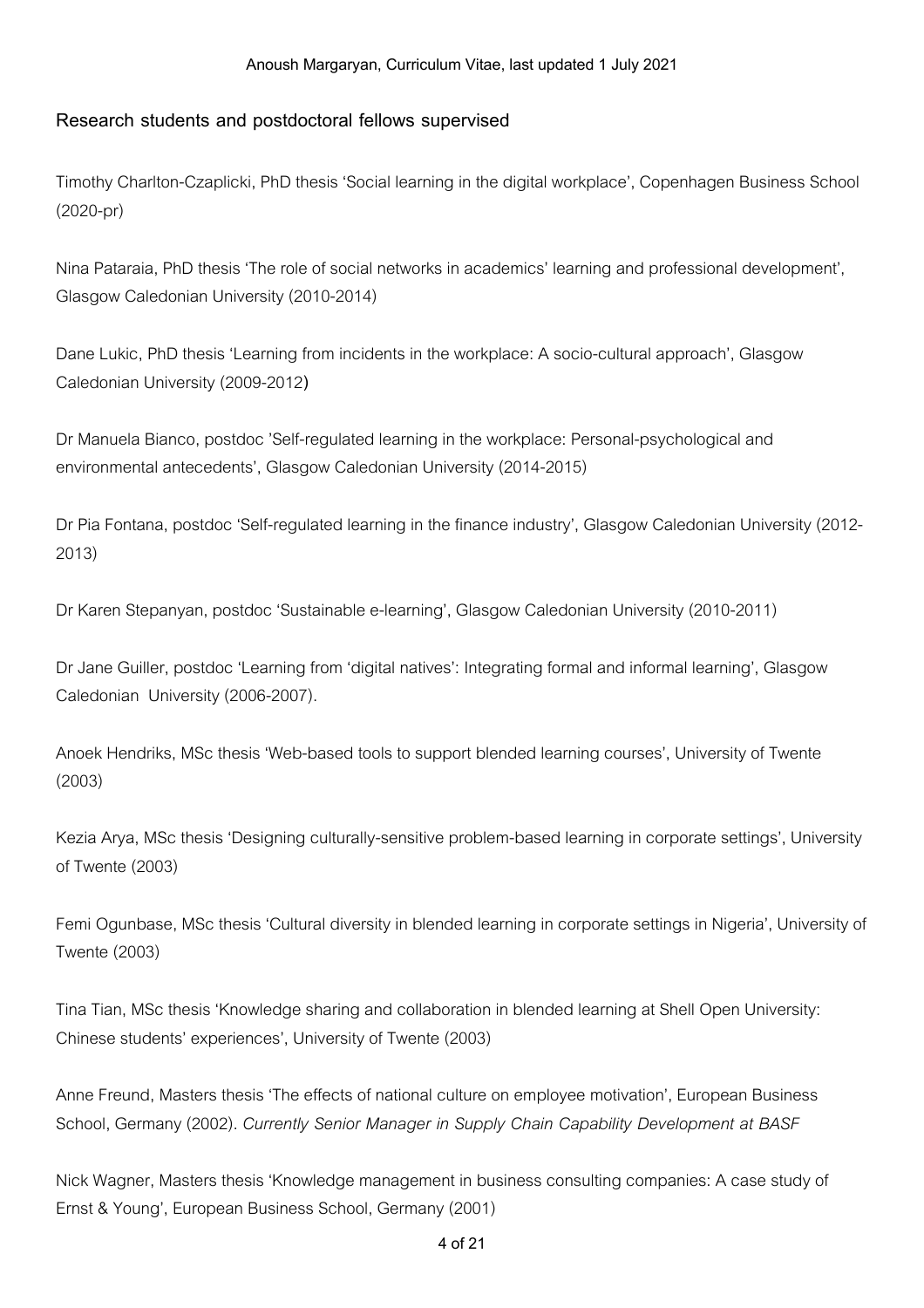### **External PhD examination**

*University College London Institute of Education,* Jay Derrick,Learning, innovationand 'tacit pedagogy' in workplace practice

*University of Bristol Graduate School of Education,* CasparLandolt, Work-based Learning inInternational Humanitarian Organisations,2017

*The University of Sydney*, Gilbert Importante, 'Learning throughenactment intechno-humanecosystems',2016

*Oxford Brookes University*, Abigail Ball, 'An analysis of online postgraduate distance learning programmes at Oxford Brookes University',2015

*Tampere University of Technology*, Femi Ogunbase, 'Design and usability of web-based learning environments',2015

*Wollongong University*, Linda Corrin, 'University students' engagement with technology', 2013

*Tallinn University*, Kairit Tammets, 'Learning and knowledge building model for supporting reflective practice in teachers' extended professional community', 2012

*Tampere University of Technology*, Terje Valjataga, 'Learner control and responsibility: Expanding the concept of self-direction in higher education', 2011

#### **Professional development events for practitioners**

- 2007-2010 Convener, 'Learning Horizons'cross-institutional monthly reading group oncontemporary learning theories and their application in teaching, learning and professional development, Glasgow Caledonian University
- 2005-2006 Co-convener, 'Learning for Life' cross-faculty seminar series, Faculty of Education and Social Work, University of Dundee
- 2002-2005 Convener, quarterly 'lunchand learn' sessionsonresearchand development in work-based learning, Learning and Leadership Development, Shell, Netherlands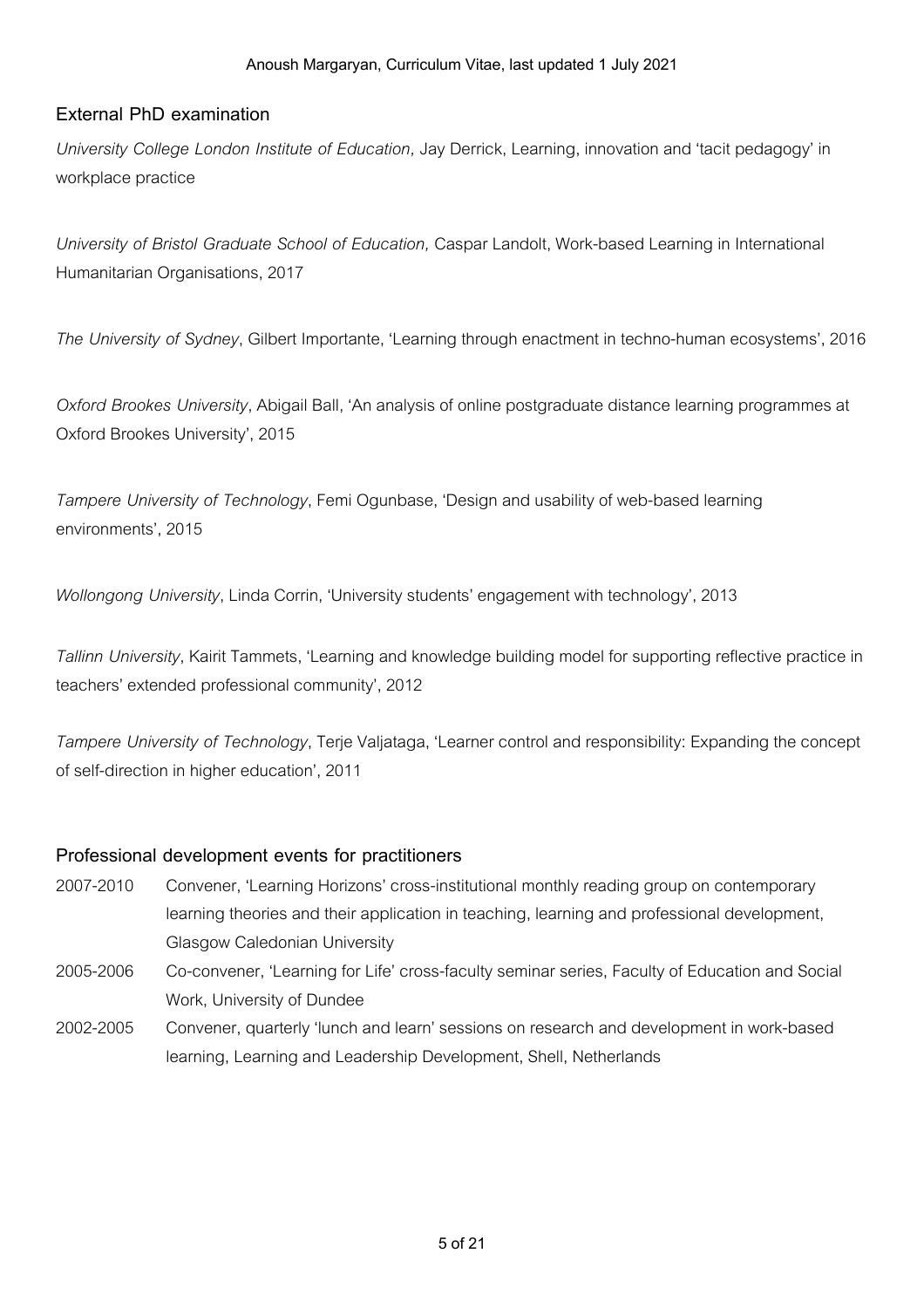### **Peer-review and advisory activities**

| 2018-pr     | Grant reviewer for EC Horizon2020 and 2021 Programmes                                            |
|-------------|--------------------------------------------------------------------------------------------------|
| 2019-pr     | Grant reviewer for German Research Council (DFG)                                                 |
| 2019-pr     | Grant reviewer for Flemish Research Council (FWO)                                                |
| 2019-pr     | Grant reviewer for the UK Research Council (UKRI)                                                |
| 2018-2021   | Member of European Science Foundation (ESF) College of Expert Reviewers                          |
| 2015-2019   | Member of peer-review college, UK Economic and Social Research Council (ESRC)                    |
| 2021        | Ad-hoc reviewer for Reshaping Work Foundation, Netherlands                                       |
| 2017-2021   | Advisory board member, European Research Council project 'iLabour: The construction of           |
|             | labour markets, institutions and movements on the Internet', University of Oxford                |
| 2015 & 2016 | Invited contributor to Times Higher Education World University Rankings Academic Reputation      |
|             | Surveys                                                                                          |
| 2014-       | Stakeholder Review Board member, Energy Institute, Human Factors group                           |
| 2011        | Grant reviewer, UK Joint Information Systems Committee (JISC)                                    |
| 2010        | PhD proposal reviewer, Open University Netherlands                                               |
| 2008        | Advisory board member, UK JISC project 'Improving the evidence base in support of sharing        |
|             | learning objects'                                                                                |
| 2007        | Member of international expert panel, Education 2015 Armenian Educational System reform          |
|             | initiative, United States Agency for International Development (USAID) and Ministry of Education |
|             | of Armenia                                                                                       |

### **Referee for:**

Research Policy; Computers and Education; Learning and Instruction; Vocations and Learning; Safety Science; Journal of Computer-Assisted Learning; Journal of Workplace Learning; International Journal of Training and Development; Journal of Vocational Education and Training; British Educational Research Journal; Routledge/Taylor and Francis Higher Education; EARLI Books series 'New Perspectives on Learning and Instruction'; International Journal of Learning Technology; Transactions on Learning Technologies; Proceedings of the Australasian Society for Computers inLearning inTertiary Education(ASCLITE)2006and 2008 Conferences; Proceedings of the 2007 Hawaiian International Conference on System Sciences; Proceedings of the Computer-Supported Collaborative Learning (CSCL) 2005 Conference

# **Editorship**

Editor, Frontline Learning Research journal (2020-2023) Editor, Leadership and Professional Development journal (2021-2024) Guest Editor, Special issue on Learning from Incidents, Safety Science journal (2017, Vol 99 Part A) Guest Editor, Frontline Learning Research, Special issue on Learning through Networks (2014, Vol 2, No 2) Editorial Board Member, IGI Handbook 'Looking Towards the Future of Technology-Enhanced Education', 2009 Associate Editor, 2021 International Conference on Information Systems (ICIS 2021)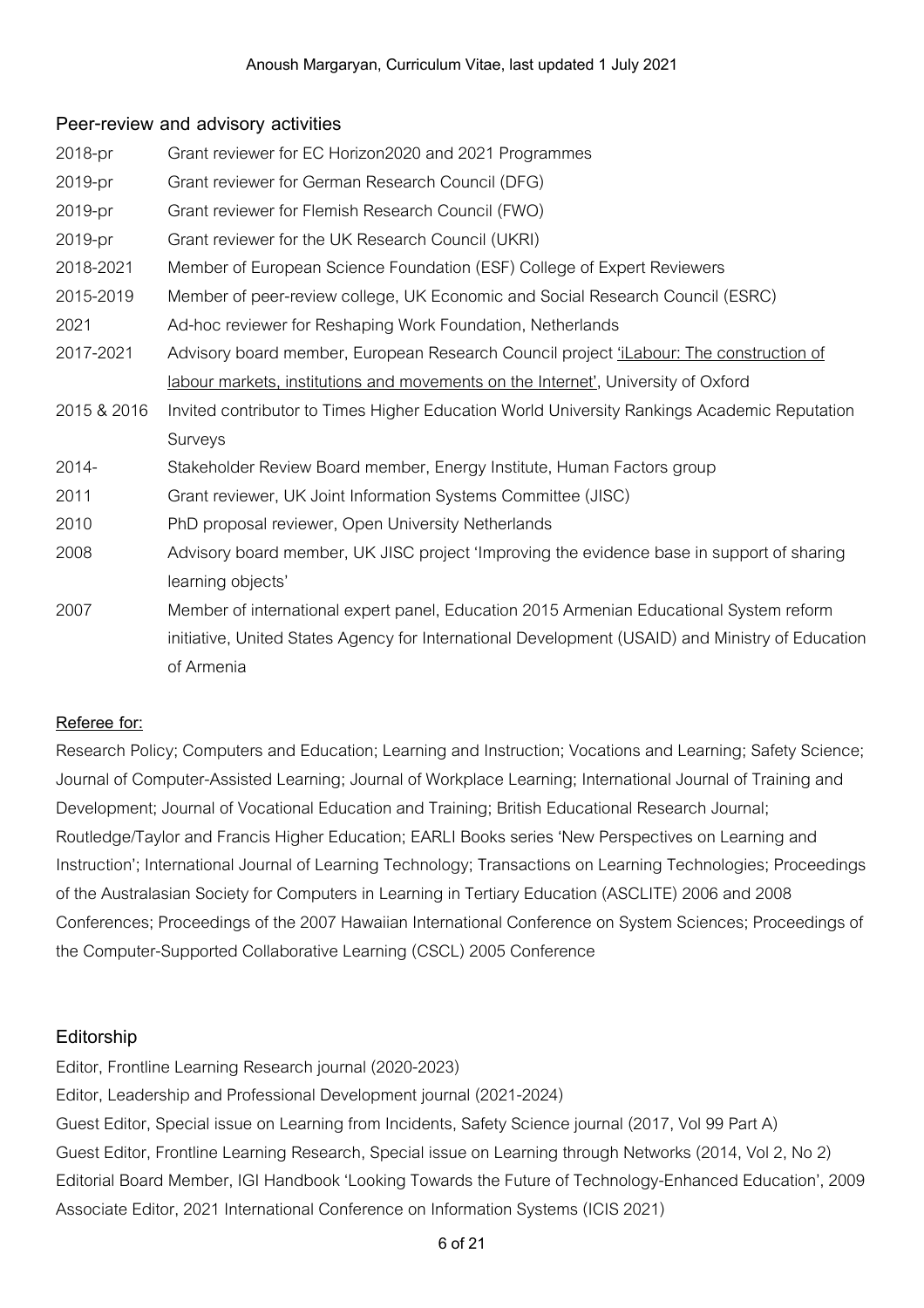#### **Academic service and administration**

| 2019-2024 | Co-director (with Annemette Kjærgaard), Research in Blended Learning (RiBL) cross-       |
|-----------|------------------------------------------------------------------------------------------|
|           | institutional strategic project on research-led implementation of blended learning at    |
|           | Copenhagen Business School (CBS)                                                         |
| 2019-     | Head of Learning in the Platform Economy (LeaP) research programme, CBS                  |
| 2020-     | Convener, Learning and Skills research theme, Department of Digitalisation, CBS          |
| 2019-     | Member of cross-institutional committee on review of teaching evaluationCBS              |
| 2006-2016 | Leader of research strands 'Work-related learning' (2006-2012); 'Self-regulated learning |
|           | at work' (2012-2016); and 'Learning from Incidents" (2010-2016), Caledonian Academy,     |
|           | Glasgow Caledonian University                                                            |
| 2012-2013 | Member of cross-departmental working group preparing REF2014 'Education' UoA             |
|           | submission at Glasgow Caledonian University                                              |
| 2008-2011 | Co-founder and Steering Group Member, 'Realising Work-Related Learning Diffusion'        |
|           | (RealWORLD) cross-institutional initiative on improving students' employability at       |
|           | Glasgow Caledonian                                                                       |
| 2010      | Member of cross-departmental Implementation Group for a Centre for Learning              |
|           | Innovation, Glasgow Caledonian University                                                |
| 2006-2007 | Member of cross-departmental working group preparing RAE2008 'Education' UoA             |
|           | submission at Glasgow Caledonian University                                              |
| 2007      | Member of cross-institutional working group developing the Learning, Teaching and        |
|           | <b>Assessment Strategy 2013</b>                                                          |
| 2006-2015 | Co-founder and Advisory Group Member, Caledonian Academy: Research centre for            |
|           | technology-enhanced professional learning, Glasgow Caledonian University                 |
| 2002-2005 | Member of Programme Board, MSc in Technology Applications in Education and               |
|           | Training, Faculty of Behavioural Sciences, University of Twente, Netherlands             |
| 2004-2005 | Member of Doctoral Researchers' Committee, University of Twente, Netherlands             |

### **Organisation of conferences**

Co-organiser (with Ujwal Gadiraju, Universityof Hannover), International Workshop onJob Knowledge Discovery on the Web and Social Media, Hypertext 2019 Conference, Hof, Germany

Co-chair, 'Sources of meaning in work' stream, Work 2017 'Work and Labour in the Digital Future' Conference, Turku, Finland (with Heather Hofmeister, University of Frankfurt)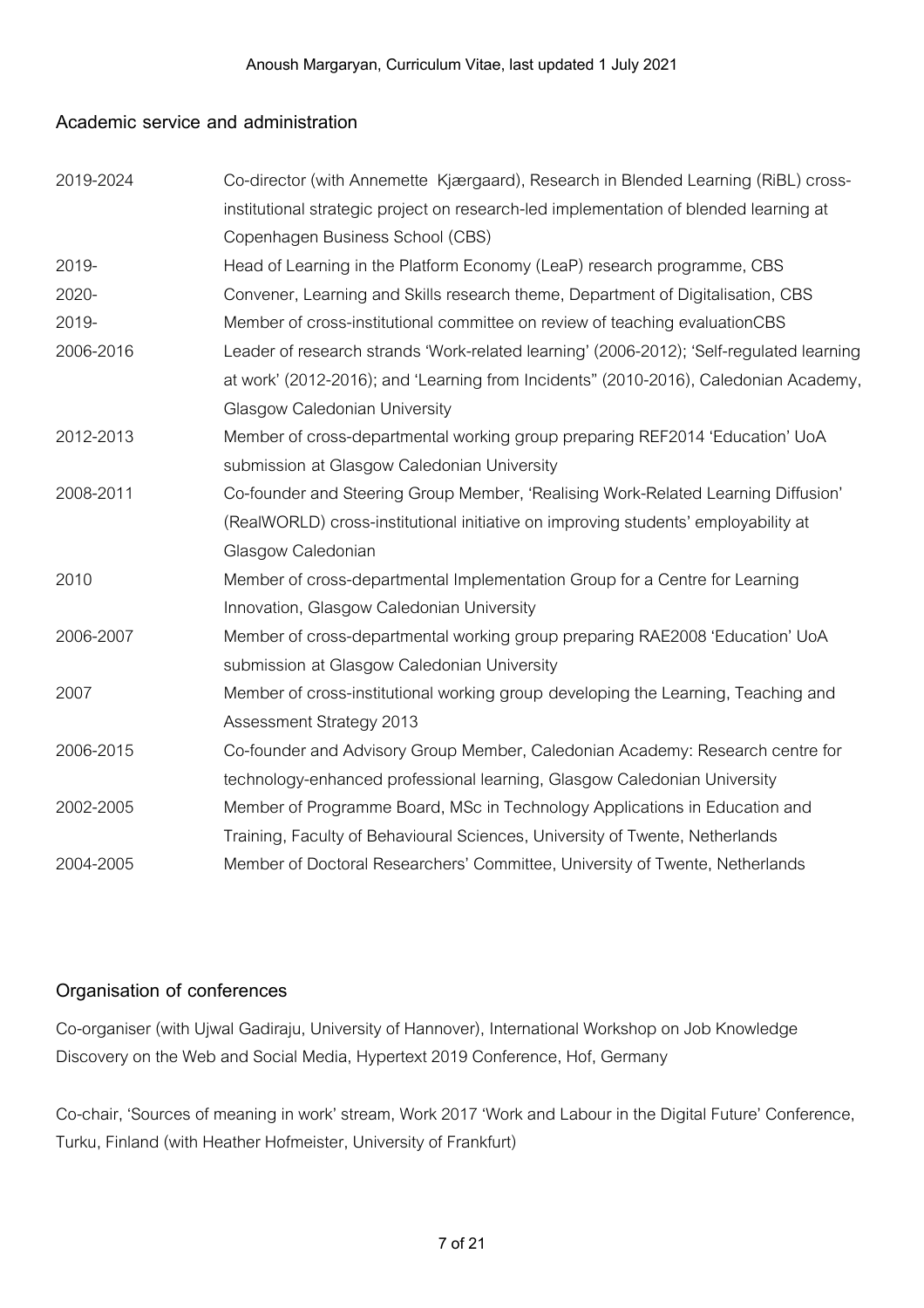Co-chair, 'Technology-enhanced Professional Learning' international special interest group, 2007-2015 (with Allison Littleiohn)

Convener, 'Interdisciplinary Perspectives on Learning from Incidents' seminar series, 2013-2016

Chair, Symposium 'Learning through Networks', 2013 Conference of the European Association for Research in Learning and Instruction(EARLI), Munich, Germany

Chair of Workshops Programme, 2013 European Conference on Technology-Enhanced Learning (EC-TEL), Cyprus

Member of Programme Committee, 2009 Conference 'Interactive Computer-Aided Learning', Villach, Austria

Member of Scientific Committee, International Association for Development of the Information Society 2009 Conference on e-Learning

# **Publications**

### **Books**

- 1. Littlejohn, A., **& Margaryan, A.** (2014) (Eds.).*Technology-enhanced professional learning: Processes, practices and tools.*London: Routledge.
- 2. Margaryan, A. (2008). *Work-based learning: A blend of pedagogy and technology*. VDM Verlag: Saarbruecken.

### **Peer-reviewed journal papers**

- 3. **Margaryan, A.,** & Hofmeister, H. (2021).TheLife Course: Aninterdisciplinary framework for broadening the scope of research on crowdwork. *Human Computation*, 8(1), 43-75.
- 4. Margaryan, A. (2019). Workplace learning in crowdwork: Comparing microworkers' and online freelancers' practices. *Journal of Workplace Learning, 31*(4),250-273.
- 5. Margaryan, A. (2019). Comparing crowdworkers' and conventional knowledge workers' self-regulated learning strategies in the workplace. *Human Computation,* 6(1), 83-97.
- 6. Tiniakou, E., Hirschler,T., Endedijk, M., & **Margaryan, A.** (2018). Becoming self-regulated: Patternsof parenting in the lives of professionals who are highly self-regulated learners. Journal of Self-regulation and Regulation, 4. [Online] https://journals.ub.uni-heidelberg.de/index.php/josar/article/view/49364
- 7. **Margaryan, A., Littlejohn, A., & Lukic, D. (accepted 12 April 2018). The development and evaluation of a** Learning from IncidentsToolkit. *Policy and Practice in Health and Safety.*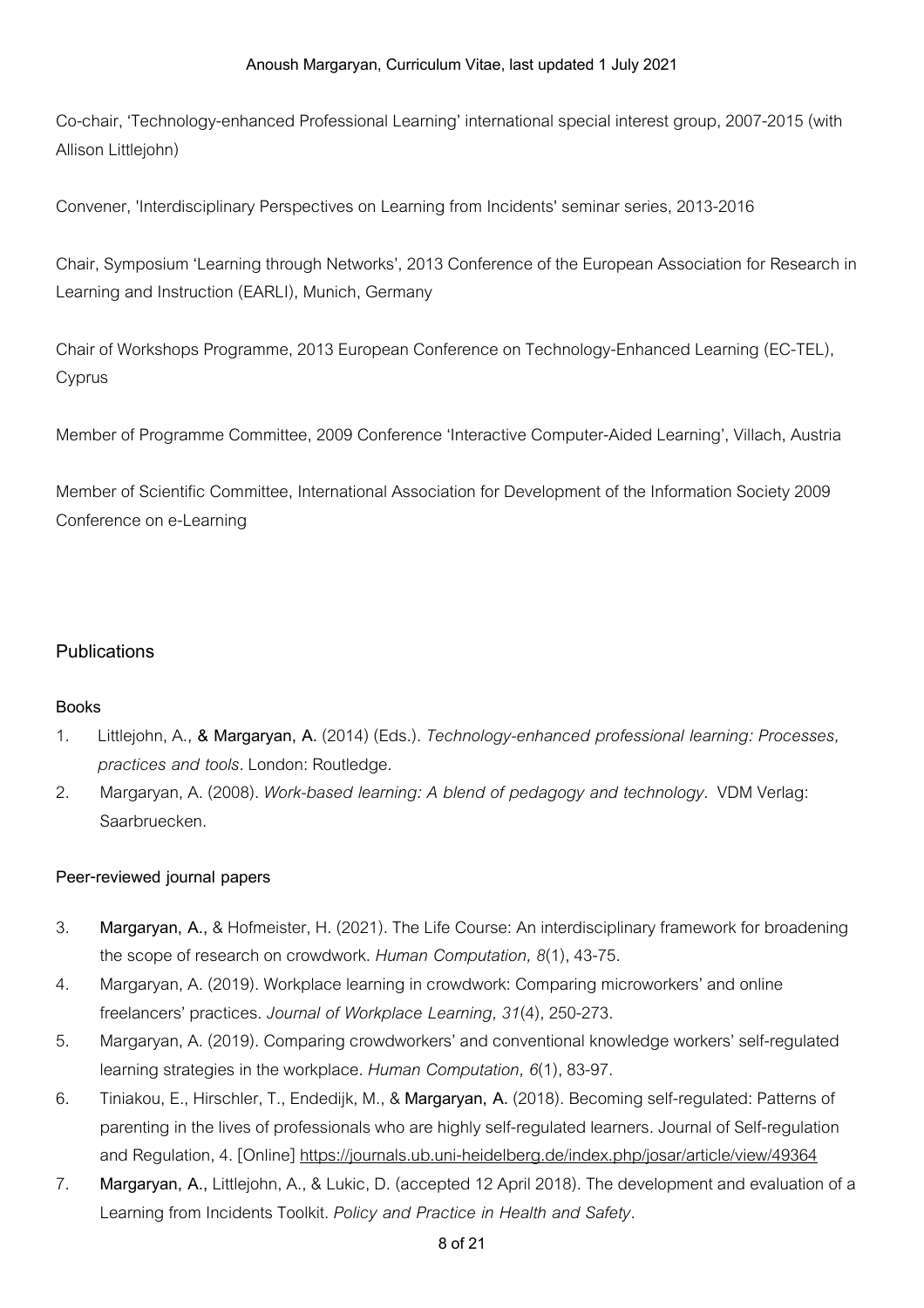- 8. Littlejohn, A., Margaryan, A., Vojt, G., & Lukic, D. (2017). Learning from Incidents Questionnaire (LFIQ): The validation of an instrument designed to measure the quality of learning from incidents in organisations. *Safety Science, 99*(A),80-93.
- 9. **Margaryan, A., Littlejohn, A., & Stanton, N. (2016). Research and development agenda for Learning from** Incidents. *Safety Science*, 99(A), 5-13.
- 10. Littlejohn, A., & Milligan, C.,Fontana, P., & **Margaryan, A.** (2016). Professional learning througheveryday work: How finance professionals self-regulate their learning. *Vocations and Learning, 9(2), 207-226.*
- 11. **Margaryan, A.**, Boursinou, E.,Lukic, D., & de Zwart, H. (2015). Narrating Your Work: Anapproachto supporting knowledgesharing invirtual teams. *Knowledge Management Research and Practice, 13(4), 391-400.*
- 12. Littlejohn, A.,Lukic, D., & **Margaryan, A.** (2015). Comparing learning cultureand safetyculture. *Risk Management*,*16,*272-293.
- 13. Milligan, C.,Fontana, P.,Littlejohn, A., & **Margaryan, A.** (2015). Self-regulated learning behaviour inthe financeindustry. *Journal of Workplace Learning, 27*(5),387-402.
- 14. Pataraia, N., **Margaryan, A.,**Falconer, I., & Littlejohn, A. (2015). How and what doacademics learn throughtheir personalnetworks? *Journal of Higher and Further Education, 39*(3),336-357.
- 15. **Margaryan, A.,** Bianco, M., & Littlejohn, A. (2015). Instructional qualityof Massive Open Online Courses (MOOCs). *Computers and Education, 80,* 77-83.
- 16. Fontana, P., Milligan, C.,Littlejohn, A., & **Margaryan, A.** (2015). Measuring self-regulated learning inthe workplace: Aninstrument validation. *International Journal of Training and Development, 19*(1),32-52.
- 17. Pataraia, N.,Falconer, I., **Margaryan, A.**,Littlejohn, A., & Fincher, S. (2014). 'Who doyoutalk toabout your teaching?' Networking activities among university teachers. Frontline Learning Research, 2(2), 4-14.
- 18. Milligan, C., **Margaryan, A.**, & Littlejohn, A. (2014).Learning innetworks. *Journal of Interactive Media in Education.* [Online] http://jime.open.ac.uk/articles/10.5334/2014-06/
- 19. Pataraia, N., **Margaryan, A.**,Falconer, I.,Littlejohn, A., & Falconer, J. (2014). Discovering academics' key learning connections: An ego-centric network approach to analysing learning about teaching. *Journal of Workplace Learning, 26*(1),56-72.
- 20. Lukic, D., **Margaryan, A.**, & Littlejohn, A. (2013). Individualagency inlearning from incidents. *Human Resources Development International, 16*(4),409-425.
- 21. Milligan, C.,Littlejohn, A., & **Margaryan, A.** (2013). Patternsofengagement inconnectivist MOOCs. *Journal of Online Learning and Teaching, 9*(2). [Online] http://jolt.merlot.org/vol9no2/milligan\_0613.htm
- 22. Margaryan, A., Milligan, C., & Littlejohn, A. (2013). Managers as workplace learning facilitators. *International Journal of Human Resource Development and Management, 13*(2/3),206-223.
- 23. **Margaryan, A.**,Littlejohn, A., & Milligan, C. (2013). Self-regulated learning inthe workplace:Learning goal attainment strategiesand factors. *International Journal of Training and Development, 17*(4).245-259.
- 24. Sie, R., Pataraia, N., Boursinou, E., Rajagopal, K., Margaryan, A.,Falconer, I., Bitter, M.,Littlejohn, A., & Sloep, P. (2013). Goals, motivation for, and outcomes of personal learning through networks. *Educational Technology and Society, 16*(3),59-75.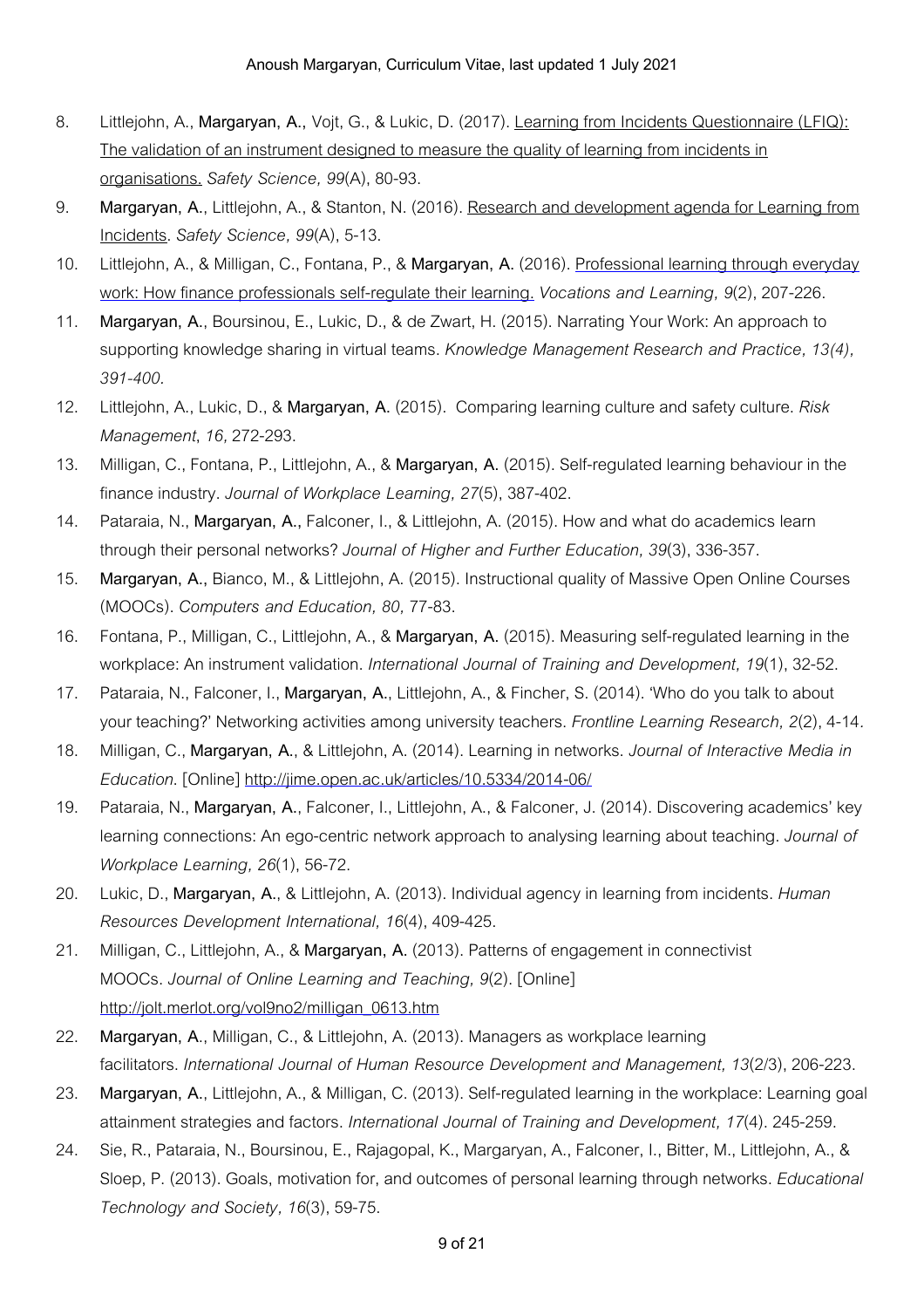- 25. Milligan, C., **Margaryan, A.**, & Littlejohn, A. (2013).Learning at transitionfornew and experienced staff. *Journal of Workplace Learning, 25*(4),217-230.
- 26. Stepanyan, K., Littlejohn, A., & Margaryan, A. (2013). Sustainable e-learning: Toward a coherent body of knowledge. *Educational Technology and Society, 16*(2),91-102.
- 27. Littlejohn, A., Milligan, C., & **Margaryan, A.** (2012). Charting collectiveknowledge: Supporting selfregulated learning inthe workplace. *Journal of Workplace Learning, 24*(3),226-238.
- 28. Lukic, D.,Littlejohn, A., & **Margaryan, A.** (2012). A framework for learning from incidents inthe workplace. *Safety Science, 50*(4),950-957.
- 29. Littlejohn, A., Milligan, C., & **Margaryan, A.** (2011). Collectivelearning inthe workplace: Important knowledge sharing behaviours. *International Journal of Advanced Corporate Learning, 4(4).* [Online] http://online-journals.org/i-jac/article/view/1801
- 30. **Margaryan, A.,** Milligan, C., & Littlejohn, A. (2011). Validationof Davenport's Classification Structureof Knowledge-intensive Processes. *Journal of Knowledge Management, 15*(4),568-581.
- 31. **Margaryan, A.**,Littlejohn, A., & Vojt. G. (2011). Are digitalnativesa mythor reality? University students' use of digital technologies. *Computers* and *Education*, 56(2), 429-440.
- 32. Lukic, D., **Margaryan, A.**, & Littlejohn, A. (2010). How organisations learnfrom safety incidents: A multifaceted problem. *Journal of Workplace Learning, 22*(7),428-450.
- 33. Littlejohn, A., & **Margaryan, A.** (2010). Sharing resources ineducationalcommunities. *International Journal of Emerging Technologies in Learning, 5*(2).
- 34. Littlejohn, A., Margaryan, A., & Vojt, G. (2010). Exploring students' use of ICT and expectations of learning methods. *Electronic Journal of E-Learning, 8*(1)*.*
- 35. Margaryan, A. (2008). Supporting instructors ininnovation: A three-componentapproach. *Journal of Workplace Learning*,*20*(6),400-415.
- 36. **Margaryan, A.**, & Littlejohn, A. (2008). Repositoriesand communitiesatcross-purposes: Issues insharing and reuse of digital learning resources. Journal of Computer Assisted Learning, 24(4), 333-347.
- 37. Littlejohn, A., & **Margaryan, A**. (2006). Cultural issues inthesharing and reuseof resources for learning. *Research and Practice in Technology-Enhanced Learning, 1*(3),269-284.
- 38. Collis, B., **Margaryan, A.**, & Amory, M. (2005). Multiple perspectiveson blended learning design. *Journal of Learning Design*,*1*(1),12-21.
- 39. Collis, B., & **Margaryan, A.** (2005). Merrill Plus: Blending corporatestrategyand instructional design. *Educational Technology, 45*(3),54-58**(invited paper)**.
- 40. Margaryan, A., & Collis, B. (2005). Design criteria for work-based learning: Merrill's First Principles of Instructionexpanded. *British Journal of Educational Technology*,*36*(5),725-738.
- 41. Collis, B., Bianco, M., Margaryan, A., & Waring, B. (2005). Putting blended learning to work: A case study from Shell EP. *Education, Communication and Information, 5*(3),233-250.
- 42. **Margaryan, A.**, Collis, B., & Cooke, A. (2004). Activity-based blended learning. *Human Resources Development International, 7(*2),265-274.
- 43. Collis, B., & **Margaryan, A.** (2004). Applying ActivityTheory to CSCLand work-based activities in corporatesettings. *Educational Technology Research and Development, 52*(4),37-51.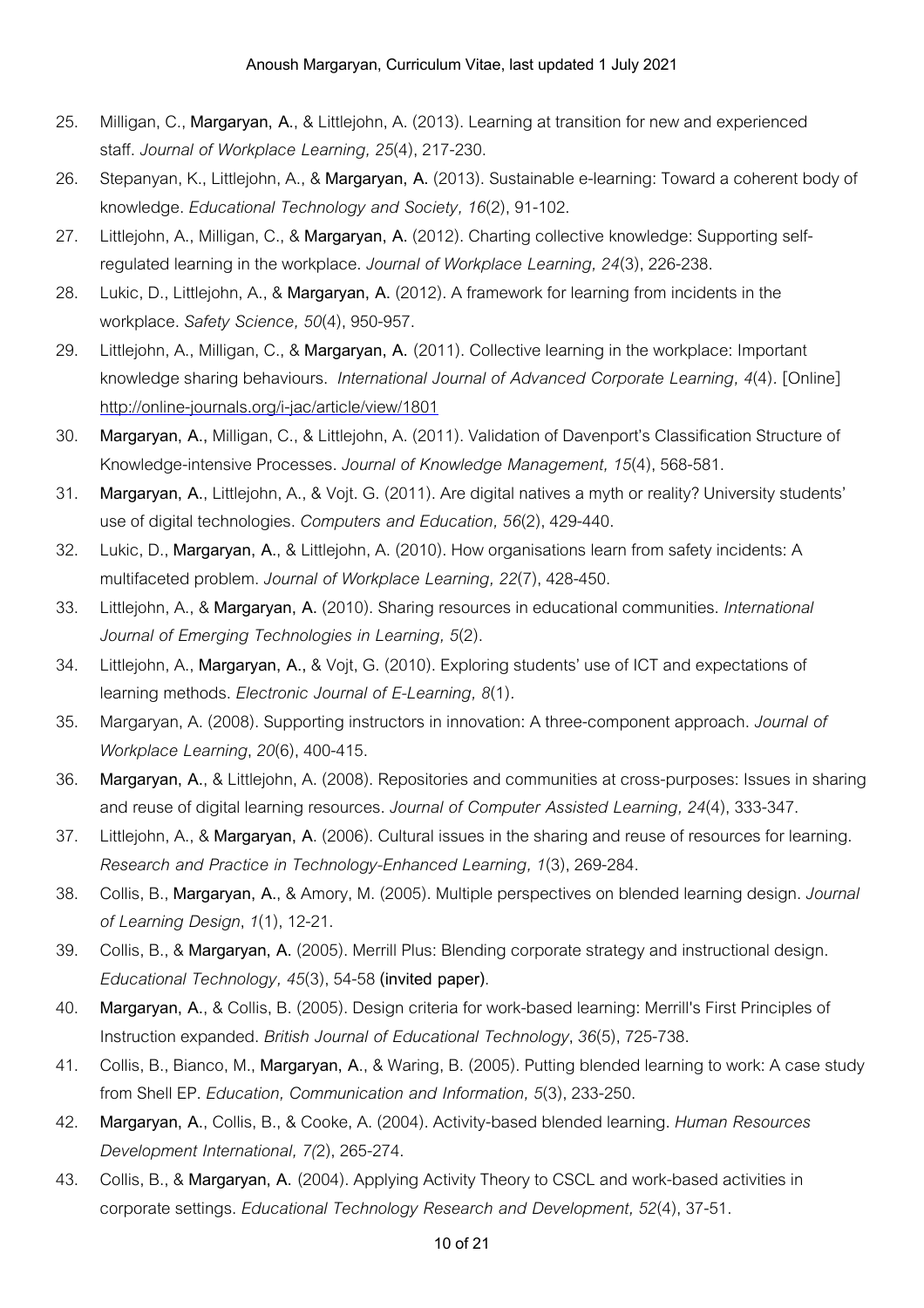- 44. Arya, K., **Margaryan, A.**, & Collis, B. (2003). Culturally sensitive problem solving activities for multinationalcorporations. *Tech Trends, 47(*6),40-49**(invited paper)**.
- 45. **Margaryan, A.**, Collis, B., & Cooke, A. (2003). Activity-based blended learning bij Shell Open University. *Opleiding & Ontwikkeling*,*16*(4),28-32**(invited paper)**.
- 46. **Margaryan, A.,** Collis, B., & Cooke, A. (2003). Activity-based learning ina multiculturalcorporation. Reprinted in S. Reddy (Ed.), *HRD Trends*, Institute of Chartered Financial Analysts of India (ICFAI), ICFAI University, Hyderabad, India**(invited paper)**.
- 47. Bianco, M., Collis, B., Cooke, A., & **Margaryan, A.** (2002). Instructor Support for New Learning Approaches Involving Technology. *Staff and Educational Development International*,*6*(2),129-148.
- 48. Kacherian, A., **Margaryan, A.**, Gabrielyan, R., & Mamyan, A. (2000).TheThree Pomegranate Network (3PN): Connecting asociety in diaspora.*TechKnowLogiaInternational Journal of Technologies for the Advancement of Knowledge and Learning,* 2(6),25-28.

#### **Book chapters (all peer-reviewed)**

- 49. Littlejohn, A., & **Margaryan. A.** (2014).Technology-enhanced professional learning. In Billett, S., Harteis, Ch., & Gruber, H. (Eds.), *International handbook of research in professional and practice-based learning*, *Part V* (pp.1187-1212). Dordrecht: Springer.
- 50. Milligan, C., **Margaryan, A.,** & Littlejohn, A. (2014).Learning innetworks. InLittlejohn, A., & Pegler, Ch. (Eds.), *Reusing open resources* (pp.93-103).London: Routledge.
- 51. Littlejohn, A., & **Margaryan, A.** (2014). Technology-enhanced professional learning: Mapping outanew domain. InLittlejohn, A., & Margaryan, A. (2013) (Eds.).*Technology-enhanced professional learning: Processes, practices and tools (*pp.1-13)*.* London: Routledge.
- 52. Margaryan, A., & Littlejohn, A. (2014). Technology-enhanced professional learning: Challenges and future directions. InLittlejohn, A., & Margaryan, A. (2014) (Eds.).*Technology-enhanced professional learning: Processes, practices and tools (*pp.174-180)*.* London: Routledge.
- 53. Lukosch, H.,Littlejohn, A., & **Margaryan, A.** (2014). Simulation games for workplacelearning. InLittlejohn, A., & Margaryan, A. (Eds.).*Technology-enhanced professional learning: Processes, practices and tools* (pp.158-167).London: Routledge.
- 54. Berendt, B., Vuorikari, R.,Littlejohn, A., & **Margaryan, A.** (2014). Learning analytics. InLittlejohn, A., & Margaryan, A. (Eds.).*Technology-enhanced professional learning: Processes, practices and tools* (pp. 144-157). London: Routledge.
- 55. **Margaryan, A.**, & Collis, B. (2008).Technology-enhanced work-based learning: Bridging formaland informal learning inthecorporatecontext. InT. Hansson(Ed.), *Handbook of Digital Information Technologies: Innovations and Ethical Issues.* Hershey, PA: Idea Group Inc.
- 56. Collis, B., & **Margaryan, A.** (2007). Evaluating flexiblelearning intermsofcourse quality. In B. Khan (Ed.),*Flexible learning in an information society* (pp.272-281)*.* Hershey, PA: Idea Group Inc.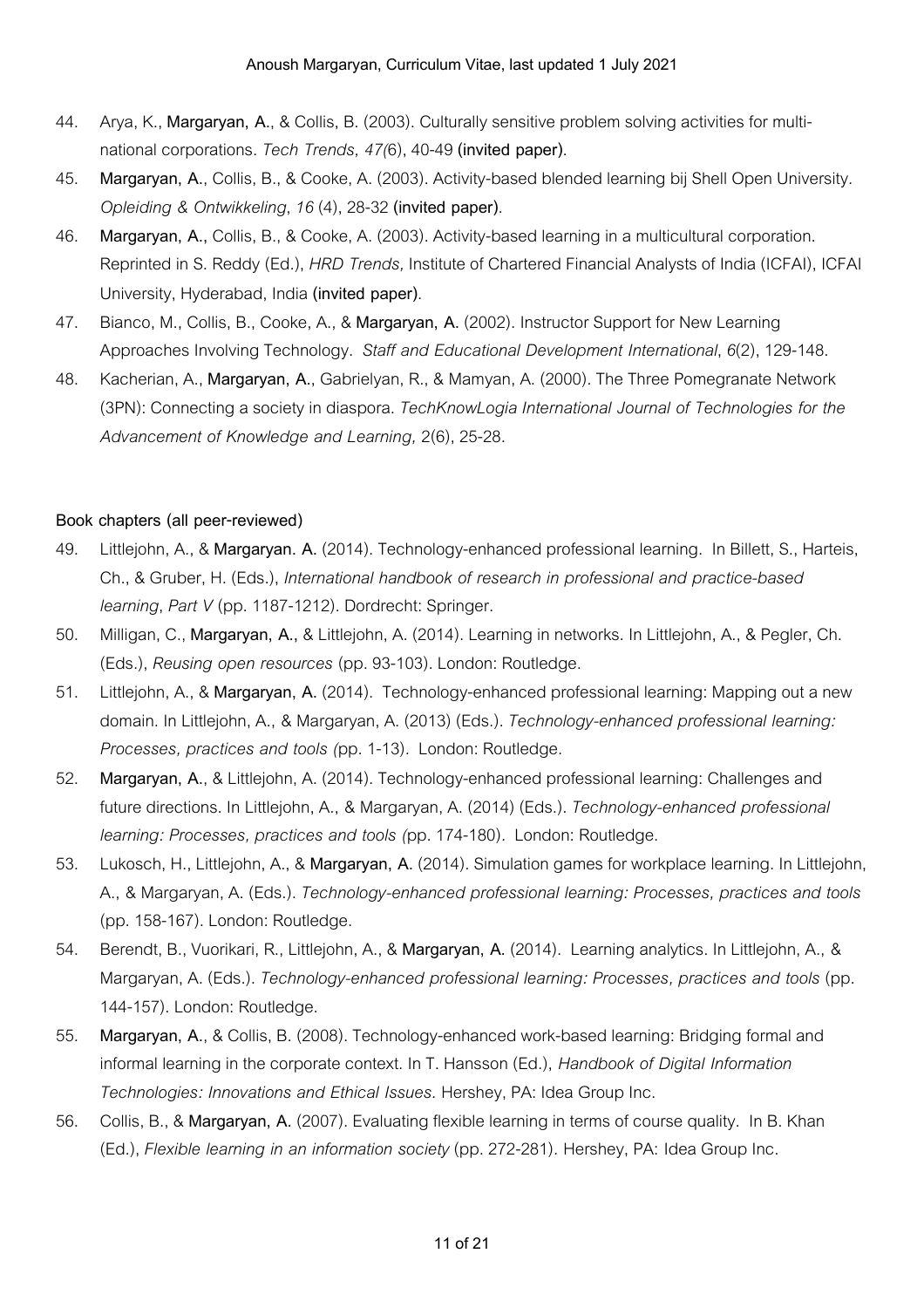#### **Conference papers (peer-reviewed)**

- 57. Charlton-Czaplicki,T., & **Margaryan, A.** (2021). Exploring theroleof social mediasupport communities inonlinefreelancers' learning and skill development. In *Proceedings of WORK 21 International Conference* [online], https://work2021.fi/
- 58. Margaryan, A. (2019). The relationship between the nature of tasks and workplace learning practices in crowdwork. In *Proceedings of the Researching Work and Learning 2019 Conference, University of Giessen*, Germany.
- 59. Guile, D., **Margaryan, A**., Krzywdzinski, M., & Meske, Ch. (2019). *New modes of digital production: Issues of autonomy, immaterial expertise and crowdwork.* International Symposium, Researching Work and Learning 2019 Conference, Giessen, Germany.
- 60. Pinkerton,L., Brooke, S., Davies, H., **Margaryan, A.**, & Lehdonvirta, V. (2019). Skills formationand skills matching inonline platform work. In *Proceedings of the British Sociological Association Annual Conference 2019*, Glasgow, UK.
- 61. Margaryan, A. (2018). Understanding thenatureof tasks incrowdwork platforms. In *Proceedings of Reshaping Work 2018 Conference,* Amsterdam, Netherlands.
- 62. Margaryan, A. (2018). Self-regulated learning inthecrowd workplace. In *Proceedings of the 2018 Conference of the Learning and Professional Development Special Interest Group (PDSIG 14) of the European Association for Research in Learning and Instruction (EARLI)*, Geneva, Switzerland.
- 63. Margaryan, A. (2017). Understanding crowdworkers' learning practices. In *Proceedings of 2017 Conference of the European Association for Research in Learning and Instruction (EARLI),*Tampere, Finland.
- 64. **Margaryan, A.,** & Hofmeister, H. (2017). Using thelifecourse perspectivetounderstand learning practices incrowdwork. In *Proceedings of 'Research Methods for Digital Work: Innovative Methods for Studying Distribute and Multi-modal Working Practices'* conference, Universityof Surrey, UK,25-26 May.
- 65. Margaryan, A. (2016). Understanding crowdworkers' learning practices. In *Proceedings of Internet, Policy and Politics 2016 Conference*, Oxford Internet Institute, Universityof Oxford, UK.
- 66. Margaryan, A. (2016). Understanding crowdworkers' learning practices. In *Proceedings of the International Labour Process Conference (ILPC),*4-7 April, Berlin, Germany.
- 67. Margaryan, A. (2016). How professionals becomeself-regulated learners: Personaland environmental factors. In *Proceedings of EARLI Learning and Professional Development SIG 2016 Conference*,24-26 August, Regensburg, Germany.
- 68. Milligan, C.,Fontana, P.,Littlejohn, A., & **Margaryan, A.** (2014). Self-regulated learning inthefinancial services industry. In *Proceedings of EARLI Learning and Professional Development SIG 2014 Conference*, Oslo, Norway.
- 69. Margaryan, A. (2013). Narrating Your Work: A microblogging-based approach to supporting knowledge sharing invirtual teams. In *Book of Abstracts of Online Educa Berlin 2013 Conference*, Berlin, Germany.
- 70. Lukic, D.,Littlejohn, A., & **Margaryan, A.** (2013). Measuring the qualityof learning from incidents processes inthe workplace. In *Proceedings of 2013 Researching Work and Learning (RWL) Conference*, Stirling, UK.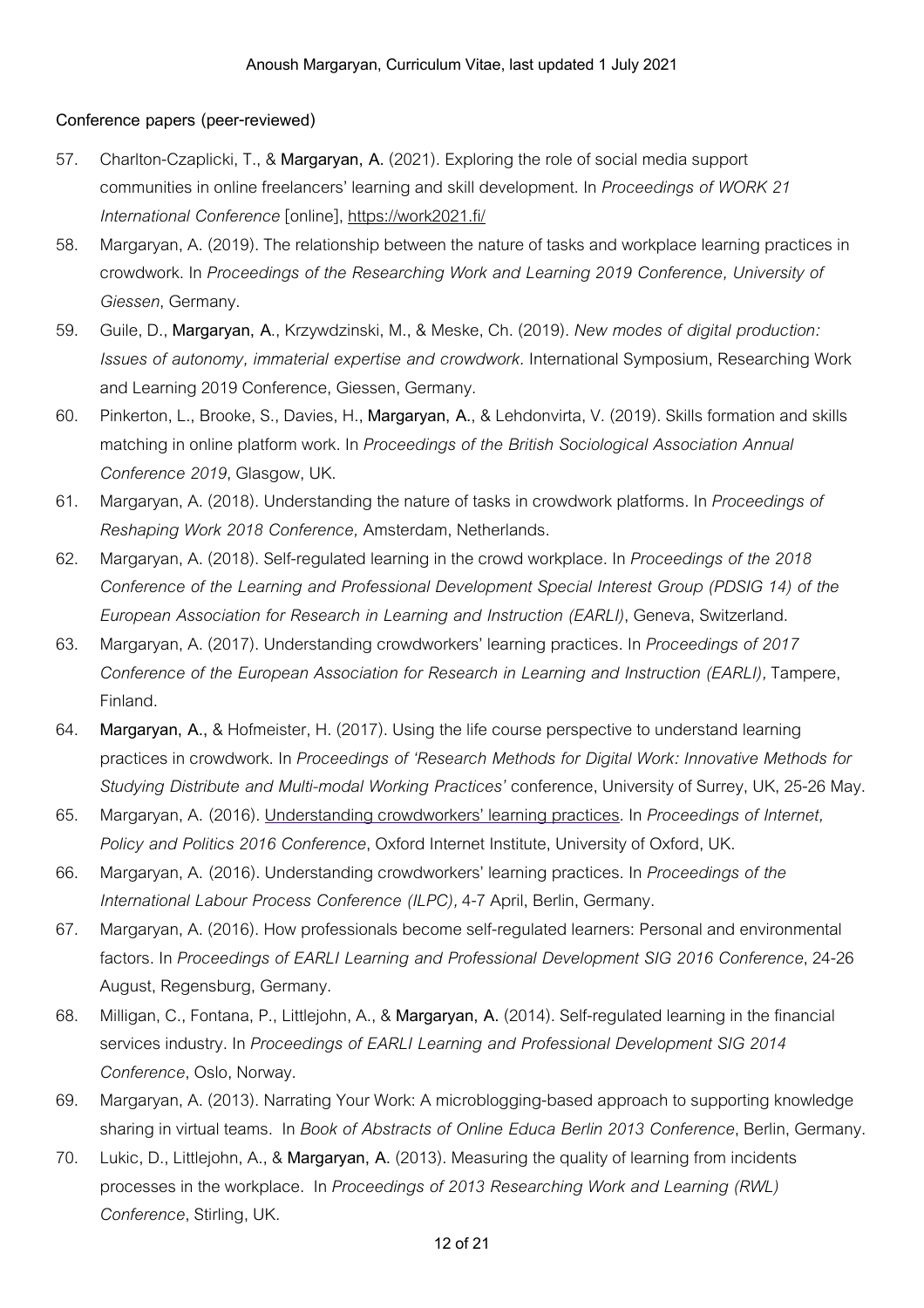- 71. Milligan, C., **Margaryan, A.**, & Littlejohn, A. (2013). Goal-setting behaviour in Massive Open Online Courses (MOOCs). In *Proceedings of the 2013 Biannual Conference of the European Association for Research in Learning and Instruction (EARLI)*, Munich, Germany.
- 72. Pataraia, N., **Margaryan, A.**,Falconer, I., & Littlejohn, A. (2013). Exploring academics' learning spaces: Anego-centricnetworkapproachtolearning about teaching. In *Proceedings of the 2013 Conference of the European Association for Research in Learning and Instruction*, Munich, Germany.
- 73. Milligan, C., **Margaryan, A.,** & Littlejohn, A. (2012). Supporting goal formation, sharing and learning of knowledge workers. In Ravenscroft, A.etal. (Eds.), *Proceedings of the European Conference on Technology-Enhanced Learning (EC-TEL),* LNCS 7563(pp.519-524). Heidelberg: Springer.
- 74. **Margaryan, A.**, Milligan, C., & Littlejohn, A. (2012). What is learned through work? A typologyof professional learning inthe workplace. In Gijbels, D., Donche, V., Van Den Bossche, P., Stets, A., Van Waes, S.,and Aerts, A. (Eds.), *Book of Abstracts of the 6 th EARLI SIG 14 Learning and Professional Development Conference* 'Learning in Transition' (p. 130), University of Antwerp, 22-24 August 2012.
- 75. Lukic, D.,Littlejohn, A., & **Margaryan, A.** (2012).Transferabilityof learning from incidents. In *Proceedings of International Conference on Organisational Learning, Knowledge and Capabilities,* Valencia, Spain.
- 76. **Margaryan, A.**, Milligan, C., & Littlejohn, A. (2011). Managers' roles infacilitationof workplacelearning. In *Proceedings of 2011 Researching Work and Learning (RWL) Conference*, Shanghai, China.
- 77. McKinnon, S., & **Margaryan, A.** (2011). Closing the gap:The benefitsand challengesofembedding workrelated learning intheuniversitycurriculum. In *Proceedings of Employability of Graduates & Higher Education Management Systems International Conference.* WU Vienna Universityof Economicsand Business,22-23 September.
- 78. Lukic, D.,Littlejohn, A., & **Margaryan, A.** (2011).Feedback loop inlearning from incidentsat the workplace: Individual input and organisational response. In *Proceedings of* 2011 Researching Work and *Learning (RWL) Conference*, Shanghai, China.
- 79. **Margaryan, A.,** Milligan, C., & Littlejohn, A. (2011). A typologyof informal learning inthe workplace. In *Proceedings of the 2011 Conference of the European Association of Research in Learning and Instruction*(pp.2048-2049), Exeter, UK.
- 80. Lukic, D., **Margaryan, A.**, & Littlejohn, A. (2011).Learning from incidents inorganisations. In *Proceedings of European Association of Research in Learning and Instruction (EARLI) 2011 Conference*(pp.702- 704), Exeter.
- 81. Lukic, D., **Margaryan, A.**, & Littlejohn, A. (2011). Key factors ineffectiveapproaches tolearning from safety incidents inthe workplace. In *Proceedings of IChemE "Hazards XXII"* Symposium (pp.481-488), Liverpool, UK, April 11-14.
- 82. Lukic, D.,Littlejohn, A., & **Margaryan, A.** (2011). Universityand industry interactioninlearning from incidents. In *Proceedings of the 5th International Technology, Education and Development Conference (INTED2011)*, Valencia, Spain, 7-9 March.
- 83. **Margaryan, A.,** Milligan, C.,Littlejohn, A., Hendrix, D., & Graeb-Koenneker, S. (2009). Self-regulated learning and knowledgesharing inthe workplace. In *Proceedings of 2009 International Conference on Organisational Learning, Knowledge and Capabilities (OLKC)*, Amsterdam, Netherlands.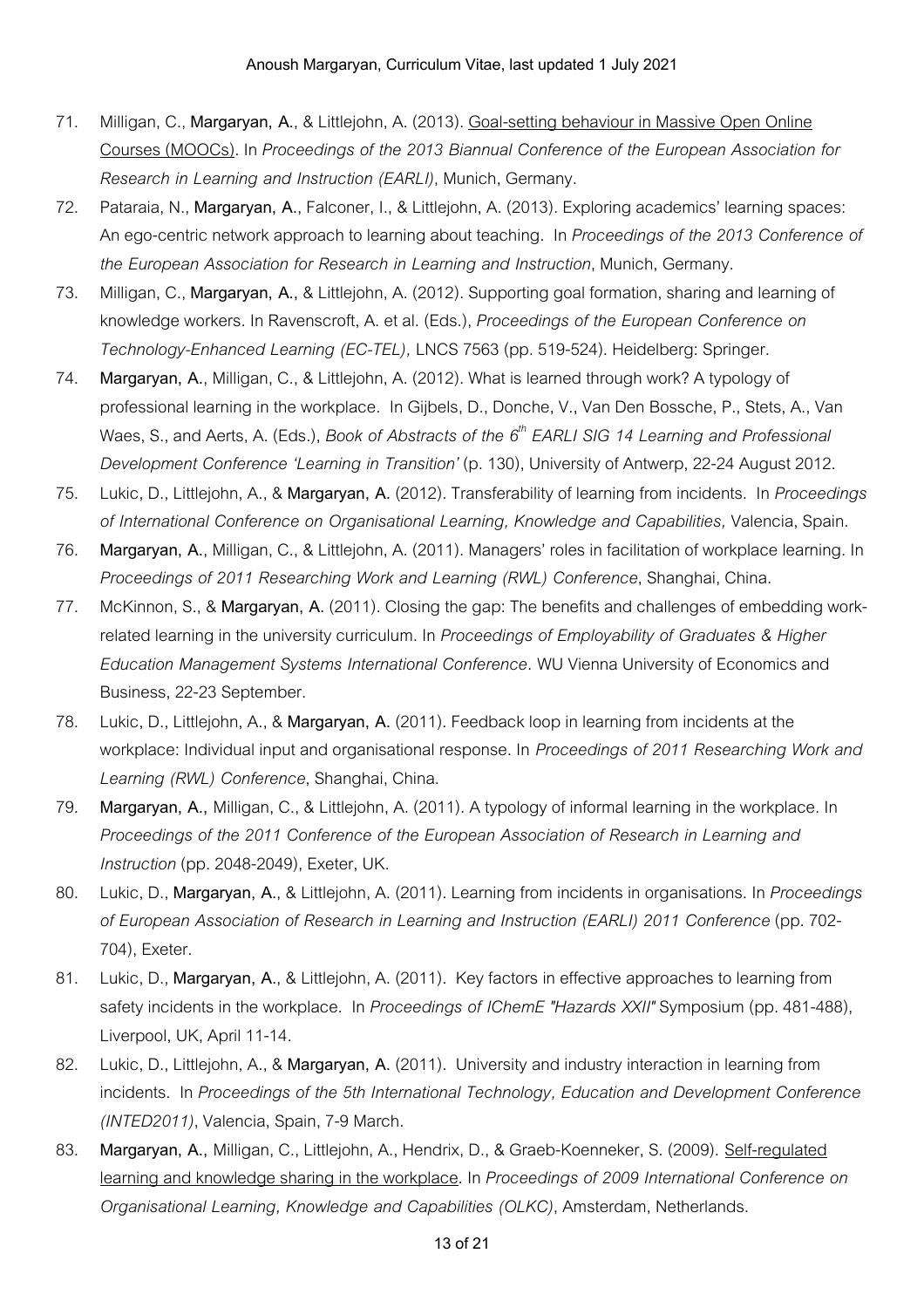- 84. Littlejohn, A., **Margaryan, A,** & Milligan, C. (2009). Charting collectiveknowledge: Supporting selfregulated learning inthe workplace. In *Proceedings of the 9 th IEEE International Conference on Advanced Learning Technologies (ICALT)*.
- 85. **Margaryan, A**., Milligan, C., & Littlejohn, A. (2009). Self-regulated learning and knowledgesharing inthe workplace: Differencesand similarities betweenexpertsand novices. In *Proceedings of 2009 Researching Work and Learning (RWL) Conference, Roskilde, Denmark*.
- 86. **Margaryan, A., Nicol, D., Littlejohn, A., & Trinder, K. (2008). Students' use of technologies to support** formaland informal learning. InLuca, J., & Weippl, E. (Eds.), *Proceedings of World Conference on Educational Multimedia, Hypermedia and Telecommunications (EDMEDIA) 2008*(pp.4257-4266), Vienna, Austria.
- 87. Margaryan, A. (2007). Repositories and communities at cross-purposes: Issues in sharing and reuse of digital learning resources. In *Proceedings of the Online Educa Berlin Conference*.
- 88. Margaryan, A, & Littlejohn, A. (2007). Communities at cross-purposes: Contradictions in the views of stakeholdersof learning object repository systems. In *Proceedings of Australasian Society for Computers in Learning in Tertiary Education (ASCILITE) Conference*(pp.624-635).
- 89. **Margaryan, A.** & Littlejohn, A. (2007). Community dimensionsof learning object repositories. In C. Montgomerie & J. Seale(Eds.), *Proceedings of World Conference on Educational Multimedia, Hypermedia and Telecommunications* (pp.4335-4343). Chesapeake, VA: AACE.
- 90. Littlejohn, A., & Margaryan, A. (2006). Communities of exchange: Issues in sharing digital learning resources forart,and designeducation. In *Proceedings of the Learning and Teaching with Technology in Art Design and Communication*onlineconference,27-30 March. **(invited paper)**.
- 91. Margaryan, A., Littlejohn, A., & Nicol, D. (2006). Community dimensions of learning object repositories. In Banks, S., Hodgson, V., Jones, C., Kemp, B., McConnell, D., & Smith, Ch. (Eds.), *Proceedings of the Fifth International Conference on Networked Learning*.Lancaster, UK:Lancaster University.
- 92. **Margaryan, A.**, & Collis, B. (2004). Designing technology-supported work-based learning for professionalcompetence development. In *Proceedings of the European Human Resources Development (EHRD) Network Conference "Professional Learning in Changing Society"*, Oslo, Norway **(invited paper)**.
- 93. Collis, B., **Margaryan, A.**, & Kennedy. M. W. (2004). *Blending formal and informal learning offers new competence development opportunities.* In *Proceedings of the 11th Abu Dhabi International Petroleum Exhibition and Conference (ADIPEC)*, Abu Dhabi, United Arab Emirates **(invited paper).**
- 94. Collis, B., & **Margaryan, A.** (2004). Criteriaforevaluationof successof blended learning methodology*.* In J. Estival, & F. Kets (Eds.), *Proceedings of the Workshop "Blended Learning, a Learning Model for Geoscientists?", 66th Conference of the European Association of Engineers and Geoscientists* (pp.1-5). Paris, France.
- 95. Collis, B., & **Margaryan, A.** (2003). CSCLand work-based activities in multiculturalcorporatesettings. In M. Simons (Ed.), *Proceedings of the Association of Educational Communications and Technology (AECT) Annual Convention*, HI, volume 2 (pp. 120-129). Ames, Iowa: Iowa State University, Technology Research and Evaluation Group.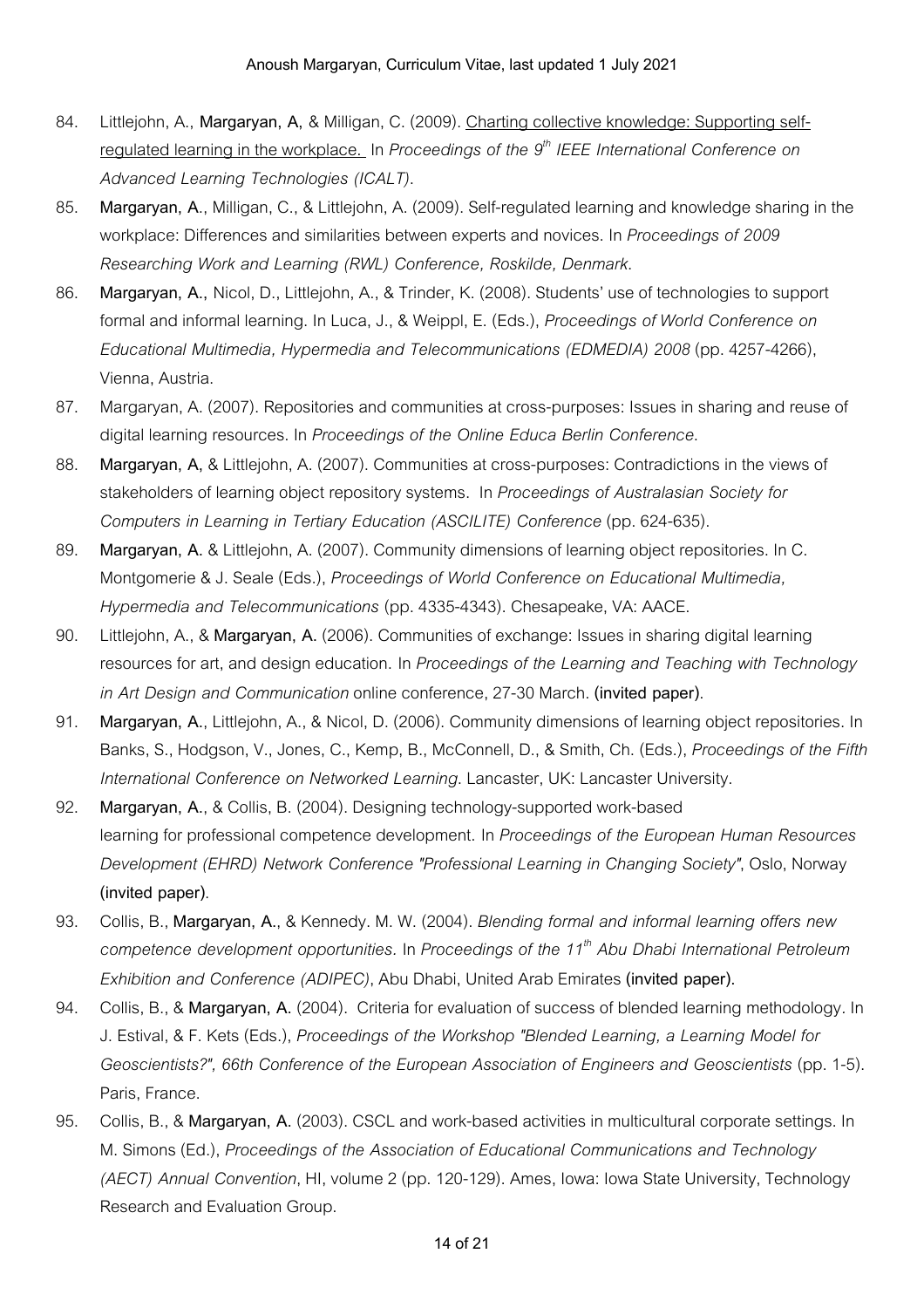- 96. **Margaryan, A.**, Collis, B., & Cooke, A. (2003). Activity-based blended learning ina multicultural corporation. In *Proceedings of the eLearn 2003 international conference*,February9-12, Edinburgh, UK **(invited paper)**.
- 97. Margaryan, A. (2002). Collaborative learning in business education: Experience with a web-based course at the European Business School (ebs) in Germany. In *Proceedings of the 2 nd Research Workshop of European Distance Education Network (EDEN)*. Hildesheim, Germany: Universityof Hildesheim.

#### **Project reports, editorials, articles in professional magazines and white papers**

- *98.* **Margaryan, A**., Gadiraju, U., & Charlton-Czaplicki,T. (2020). *Learning and skill development in online platform work: Comparing microworkers' and online freelancers' practices.*Final project report, European Centre for the Development of Vocational Training (Cedefop).
- *99.* Lehdonvirta, V., **Margaryan, A.**, Davies, H.,Larke,L., & Albert, J. (November,2019). *Skill formation and skill matching in online platform work: Practices and policies to support crowdworkers' continuous learning*. Final report, CrowdLearn project, Cedefop.
- 100. Lehdonvirta, V., **Margaryan, A**., Davies, H., Larke, L., Brooke, S., & Albert, J. (May, 2019). Report on crowdworker interview: Typology and Case studies. Skill formation and skill matching in online platform work: Policies and practices for promoting crowdworkers' continuous learning (CrowdLearn) project, Deliverable II.2, Cedefop European Centre for the Development of Vocational Training.
- 101. Lehdonvirta, V., **Margaryan, A.,** Hjorth, I., & Davies, H. (30 September2018).*Literature review: Skill formation and skill matching in online platform work. CrowdLearn Project, Deliverable I.2.* Universitiesof Oxford and West London.
- 102. Lehdonvirta, V., **Margaryan, A.,** Hjorth, I., & Davies, H. (February2018). *Inception report: Skill formation and skill matching in online platform work. CrowdLearn Project, Deliverable I.1.* Universitiesof Oxford and West London.
- 103. Stanton, N., **Margaryan, A**., & Littlejohn, A. (2017). Editorial:Learning from Incidents. *Safety Science,* 99(A), 1-14.
- 104. Margaryan, A. (2014). Introduction to the special issue 'Learning through Networks'. Frontline *Learning Research, 2*(2),1-3.
- 105. **Margaryan, A**.,Littlejohn, A., & King, S. (2014).Learning from incidents. *Petroleum Review*,*68*(809),42.
- 106. **Margaryan, A.**, & Littlejohn, A. (2013, October30).*Learning from Incidents: Mapping the problem space.* Green Paper. Glasgow Caledonian University, UK.
- 107. **Margaryan, A.,** Milligan, C., & Littlejohn, A. (2013).*Typology of what professionals learn through everyday work*. White paper, Glasgow Caledonian University, UK.
- 108. Lukic, D.,Littlejohn, A., & **Margaryan, A.** (2012).Learning from incidents. *Petroleum Review, 66*(790),36- 37**(invited paper).**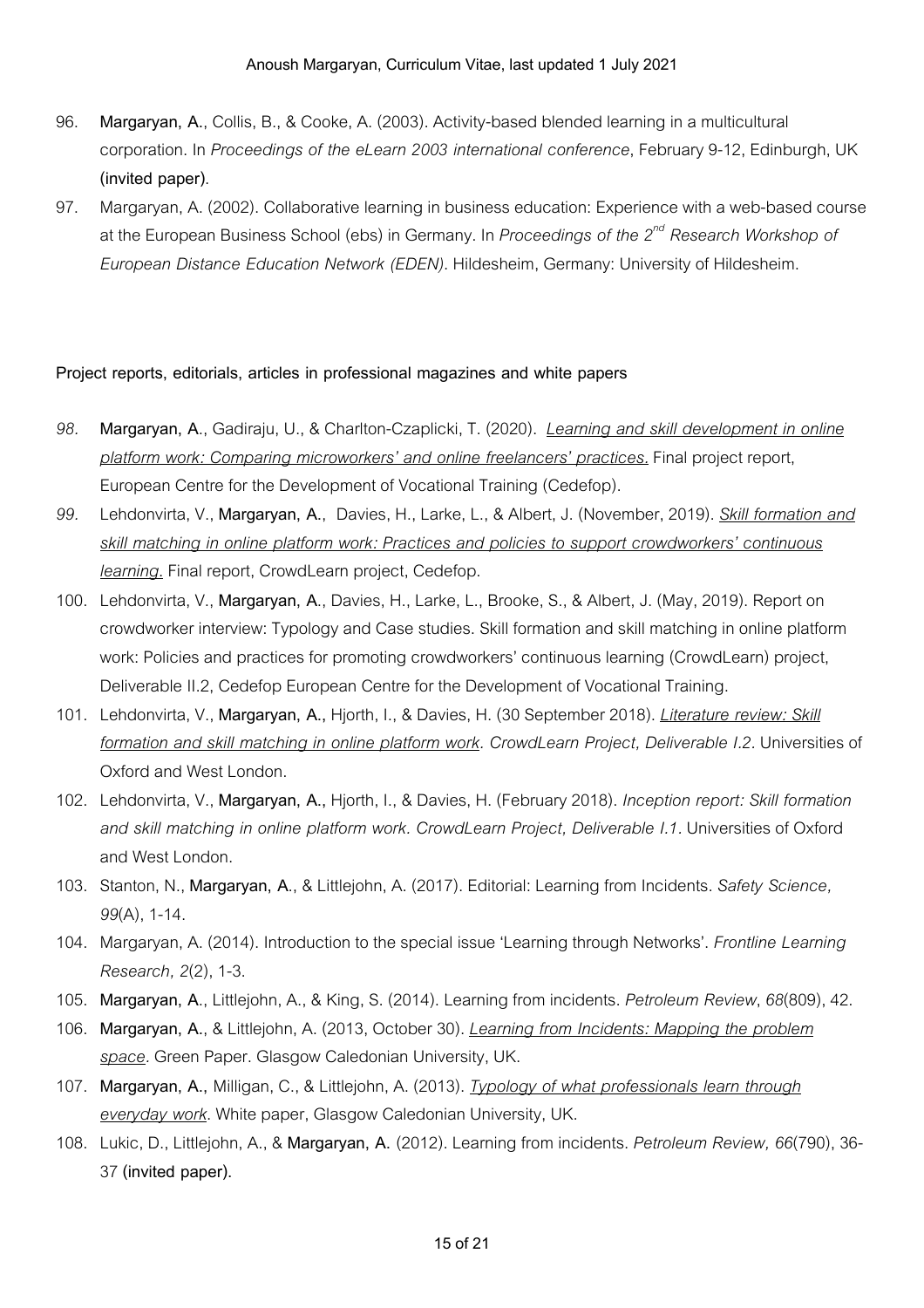- 109. Littlejohn, A., Milligan, C., & **Margaryan, A.** (2012). Charting collectiveknowledge:Technology-enhanced professional learning. *Innovation Review, 11*,26-33. **(invited paper)**
- 110. Boursinou, E.,Lukic., D., & **Margaryan, A.** (2012). *Narrating Your Work (NYW) Methodology Toolkit*. Glasgow Caledonian University, UK.
- 111. Boursinou, E.,Lukic., D., & **Margaryan, A.** (2012). *Narrating Your Work: Developing a replicable methodology for improving knowledge sharing in virtual teams.*Final report. Caledonian Academy, Glasgow Caledonian University, UK.
- 112. Stepanyan, K.,Littlejohn, A., & **Margaryan, A.** (2010,23 December). *Sustainable e-learning in a changing landscape: A scoping study.* Final report. Higher Education Academy, UK.
- 113. Littlejohn, A., **Margaryan, A.**, & Milligan, C. (2010). *Collective learning, connected knowledge: Towards new approaches to learning for work.*Final report. Glasgow Caledonian University.
- 114. **Margaryan, A.**, Milligan, C., & Littlejohn, A. (2009). Self-regulated learning and k*nowledge sharing practices of novices and experts in the Shell KSGN and CP communities*. Project report. Glasgow Caledonian University.
- 115. **Margaryan, A.**, Milligan, C., & Littlejohn, A. (2008). *Knowledge sharing and learning practices in Shell PecNET community*. CalShell project report (internal). Glasgow Caledonian University.
- 116. Trinder, K., Guiller, J., **Margaryan, A.**,Littlejohn, A.,and Nicol, D. (2008).*Learning from digital natives: Integrating formal and informal learning.* Final report. Higher Education Academy, UK.
- 117. Falconer, I., & Margaryan, A (2007). Sustainable e-Learning: The Caledonian Academy Contribution. *Scottish Online Journal of e-Learning, 1*(1)*,* 15-18. **(invited paper)**.
- 118. **Margaryan, A.**, Milligan, C., Douglas, P.,Littlejohn, A., & Nicol, D. (2007). *Recommendations to JISC for future research and development in the area of Learning Object Repositories.* CDLOR project deliverable. JISC, UK.
- 119. **Margaryan, A.**, Milligan, C., & Douglas, P. (April,2007). *Structured guidelines for setting up Learning Object Repositories*. CDLOR project deliverable9. JISC, UK.
- 120. Margaryan, A. (2006). A model foreffectiveand flexible work-based learning. *International Network for the Availability of Scientific Publications (INASP) Newsletter, 33,* 6-7**(invited paper)**.
- *121.* **Margaryan, A.**, & Littlejohn, A. (2006). Community dimensionsof learning object repositories. *D-Lib*.
- 122. Margaryan, A., Currier, S., Littlejohn, A., & Nicol, D. (2006). Learning communities and repositories. CDLOR project deliverable 1. JISC, UK.
- 123. Margaryan, A. (2006) Report on personal resource management strategies survey. CD-LOR project deliverable 7. JISC, UK.
- *124.* **Margaryan, A,** & Currier, S. (2006). Reportoninterviews withLO repositoryusers. CDLOR project deliverable on Work Package 3.1. JISC, UK.
- *125.* Amory, M., Collis, B., & **Margaryan, A.** (2005). *Surface faculty's experience with blended learning: Report on after action review.* ShellLearning and Leadership Development, Netherlands.
- *126.* Margaryan, A. (2005). *Course scan results for the Surface faculty's blended courses*. ShellLearning and Leadership Development, Netherlands.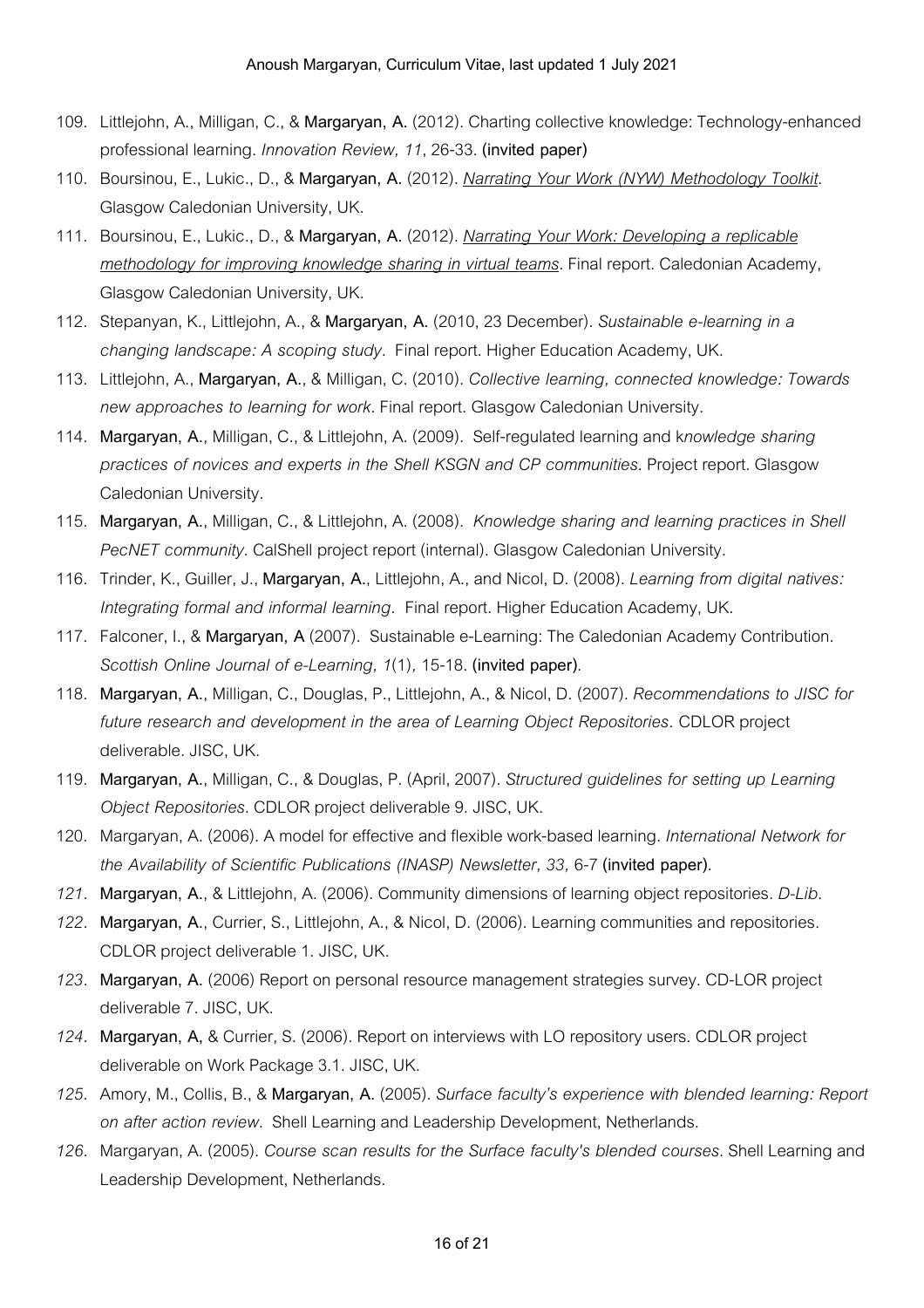#### Anoush Margaryan, Curriculum Vitae, last updated 1 July 2021

- *127.* Margaryan, A. (2004). *Course Scan: Criteria for designing work-based learning*. ShellLearning and Leadership Development, Netherlands.
- 128. **Margaryan, A.**, & Collis, B. (2003). *Work-based activities and the technologies that support them: A bridge between formal and informal learning in the corporate context*. Paper presented at Learn IT 2003 seminar, September8-10, Gothenburg, Sweden**(invited paper)**.
- 129. **Margaryan, A.**, Ogunbase,F., & Collis, B. (2003). *Key expectations of Nigerian learners with respect to corporate learning situations, particularly blended learning*. ShellLearning and Leadership Development, NL.
- 130. Margaryan, A. (2001). Going online: The first e-Learning course at the European Business School. *ebsFacts 2*(3),9**(invited paper)**.
- 131. **Margaryan, A.**, Rollink, C., & Nicholson, G. (2002). *Evaluation of Shell Open University courses*. Quarterly Business Review Q2 report, Shell Learning and Leadership Development, Netherlands.
- 132. **Margaryan, A.**, & Bianco, M. (2002). *An analysis of blended learning*. Benchmarking study. Shell Learning and Leadership Development. The Netherlands.

### **Presentations**

### **Invited talks**

*Platform Economy Interest Group (PEIG), University of Oxford Internet Institute*, invited presentation'Learning and skills in online labour platforms', Oxford, UK, 10/2020

*Invited panel speaker, European Conference 'Platform Economy* - Decent Work in Times of Digital Transformation', Berlin's Senate Department for Integration, Labour and Social Services, Germany, 09/2020

*Ministry of Education and Science of Denmark*, invited presentation'Learning Practices inthe Platform Economy', Copenhagen, Denmark,01/2020

*Policy seminar on Skill Development of Workers in the Platform Economy, Finnish Presidency of the EU and Cedefop,* Brussels, Belgium, 12/2019

*Centre for Higher Education Futures, Aarhus University, Denmark,* Invited seminar on 'Workplace learning practices in crowdwork: Implications for policy and practice of higher education', 09/2019

*France Strategie and International Network on Digital Labour (INDL) Conference* on 'Microwork platforms: A challenge for artificial intelligence, a challenge for employment?', invited panel member at the main conference and invited speaker at the doctoral colloquium associated with the main conference, Paris, France, 06/2019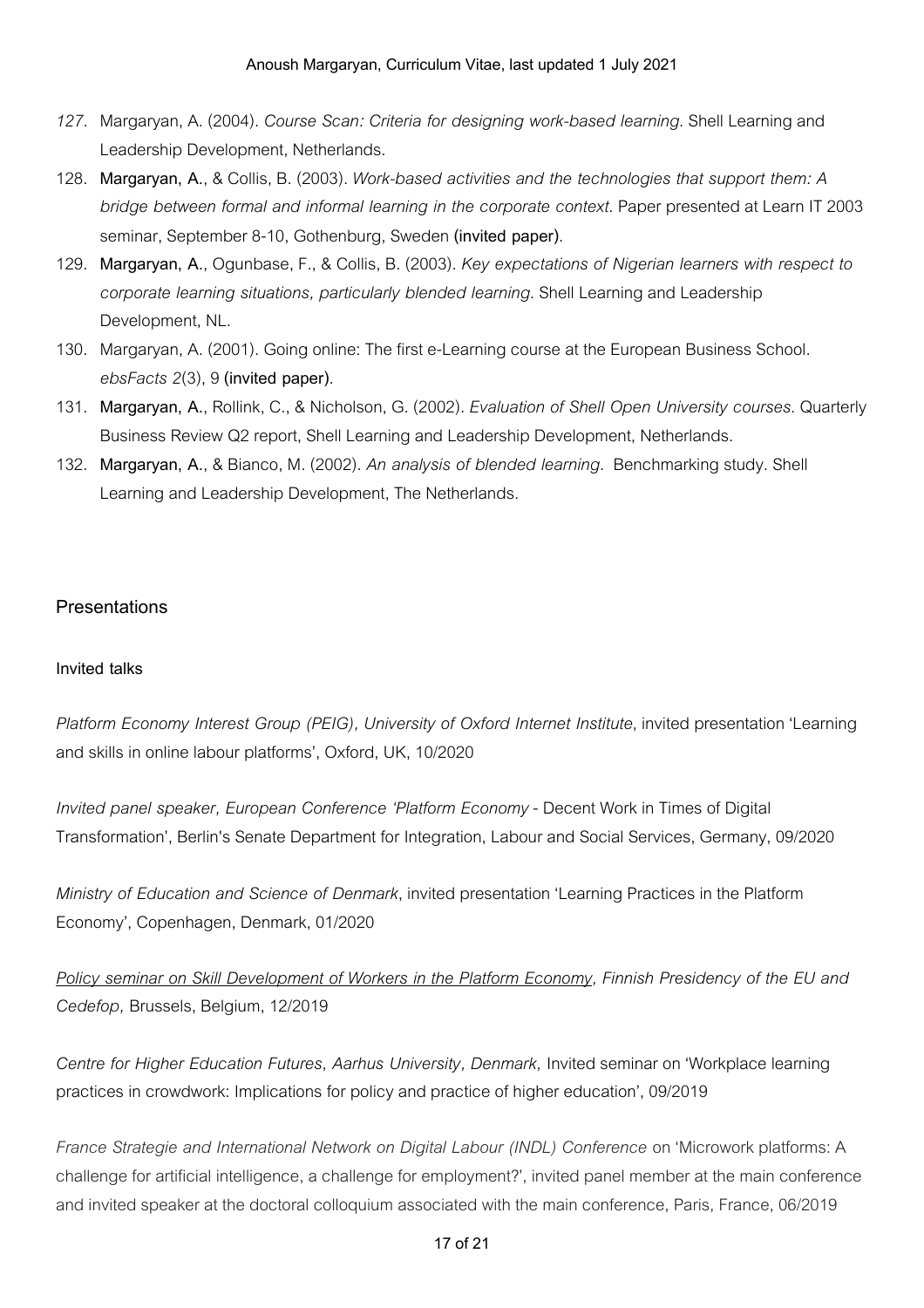*Oslo Metropolitan University*, Digital Innovation and Strategic Competence in Organizations (DISCO) Group, 10/2018, invited seminar *'Learning in the crowd workplace'*

*European Centre for the Development of Vocational Training (CEDEFOP),* Greece,02/2018, invited presentation 'Workplace learning practices in crowdwork'

*People Per Hour,* 10<sup>th</sup> Anniversary, London, UK, 10/2017, invited presentation: 'The future of work and skills'

*University of Frankfurt Faculty of Social Sciences Empirical Research Colloquium*, Germany,2017, invited colloquium 'Understanding crowdworkers' learning practices'

*Mannheim Business School*, Germany,2016, invited seminar 'Self-regulated learning inthe workplace'

*Aberdeen Business School, Robert Gordon University*, keynoteat "CorporateLearning"colloquium,2010: 'Work-based blended learning'

*Nottingham University* Learning Sciences Research Institute Seminar Series, 2015, 'Do Massive Open Online Courses offer quality instruction?'

*Technical University of Munich* Schoolof Education, Germany,2014: 'Instructional qualityof Massive Open Online Courses'

*Symposium of the Learning and Professional Development Special Interest Group of the European Association for Research in Learning and Instruction,* Oslo, Norway, invited discussant,2014: 'Socialnetwork perspective in learning and professional development<sup>'</sup>

*University* of *Heidelberg, Germany* Research Cluster on Self-regulation and Regulation: Individuals and Organisations,2014: 'Self-regulated learning at work'

*ESRC Centre for Learning and Life Chances in Knowledge Economies and Societies (LLAKES) conference, Institute* of *Education*, University of London, 2012: 'Learning at transition for new and experienced staff'

*Bournemouth University*, UK, 2008: Invited seminar 'Digital natives: Is there evidence?'

*World Conference on Educational Multimedia, Hypermedia and Telecommunications (ED-MEDIA)*, Vienna, Austria, invited speaker at a symposium "How Social is my Personal Learning Environment (PLE)?", 2008: 'Horses for courses: How personal a PLE should be?'

*Hong Kong Institute of Education*, *Centre for Learning, Teaching and Technology,* China,2005: 'Socio-cultural factors in the adoption of learning object repositories in teaching and learning'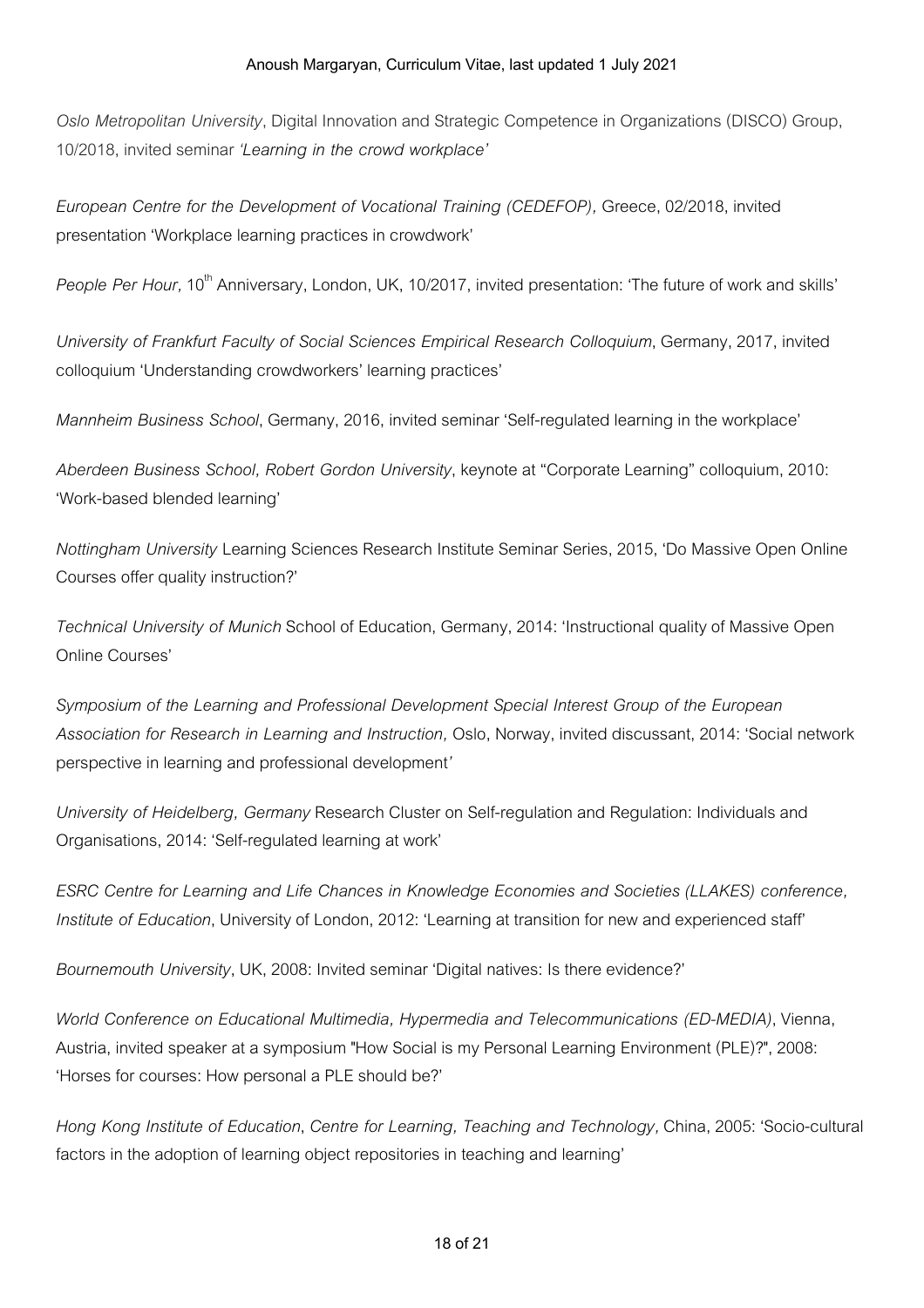*Higher Education Academy Supporting Sustainable e-Learning Forum* (SSeLF) workshop "Planning for blended learning", Manchester, UK, 2005: 'Blended learning in a corporate context: Merging work and learning'

*eLearn International conference*, Edinburgh, UK,2003: 'Activity-based blended learning at Shell Open University'

### **Conference and seminar presentations**

Researching Work and Learning 2019 International Conference, University of Giessen, Germany, 07/2019: Paper on 'The relationship between work tasks and workplace learning activities in crowdwork'

Researching Work and Learning 2019 International Conference, University of Giessen, Germany, 07/2019: Symposium on New Modes of Digital Production: Issues of Autonomy, Immaterial Expertise and Crowdwork', presentation on 'Workplace Learning Practices in Crowdwork'.

Reshaping Work 2018 International Conference, University of Amsterdam, Netherlands, 10/2018: 'Understanding the nature of crowdwork tasks'

European Association of Research in Learning and Instruction (EARLI), Professional Learning and Development Special Interest Group 2018 Conference, Universityof Geneva, Switzerland,09/2018: 'Self-regulated learning in the crowd workplace'

European Association of Research in Learning and Instruction (EARLI) 2017 conference, University of Tampere, Finland,08/2017: 'Understanding crowdworkers' learning practices'

Research Methods for Digital Work: Innovative Methods for Studying Distribute and Multi-modal Working Practices conference, University of Surrey, UK, 05/2017: 'Using the life course perspective to understand learning practices within crowdwork'

Association of Internet Researchers (AoIR) 2016 conference, Humboldt University Berlin and Humboldt Institute of Internet and Society, Germany, 10/2016: 'Understanding crowdworkers' learning practices'

The Internet, Policy and Politics 2016 Conference, Oxford Institute of Internet, University of Oxford, UK, 09/2016: 'Understanding crowdworkers' learning practices'

Research seminar 'Ubiquitous Working: Challenges and Prospects of the Interconnected Working Environment', Centre for European Economic Research (ZEW), Mannheim, Germany, 05/2016: 'Understanding crowdworkers' learning practices'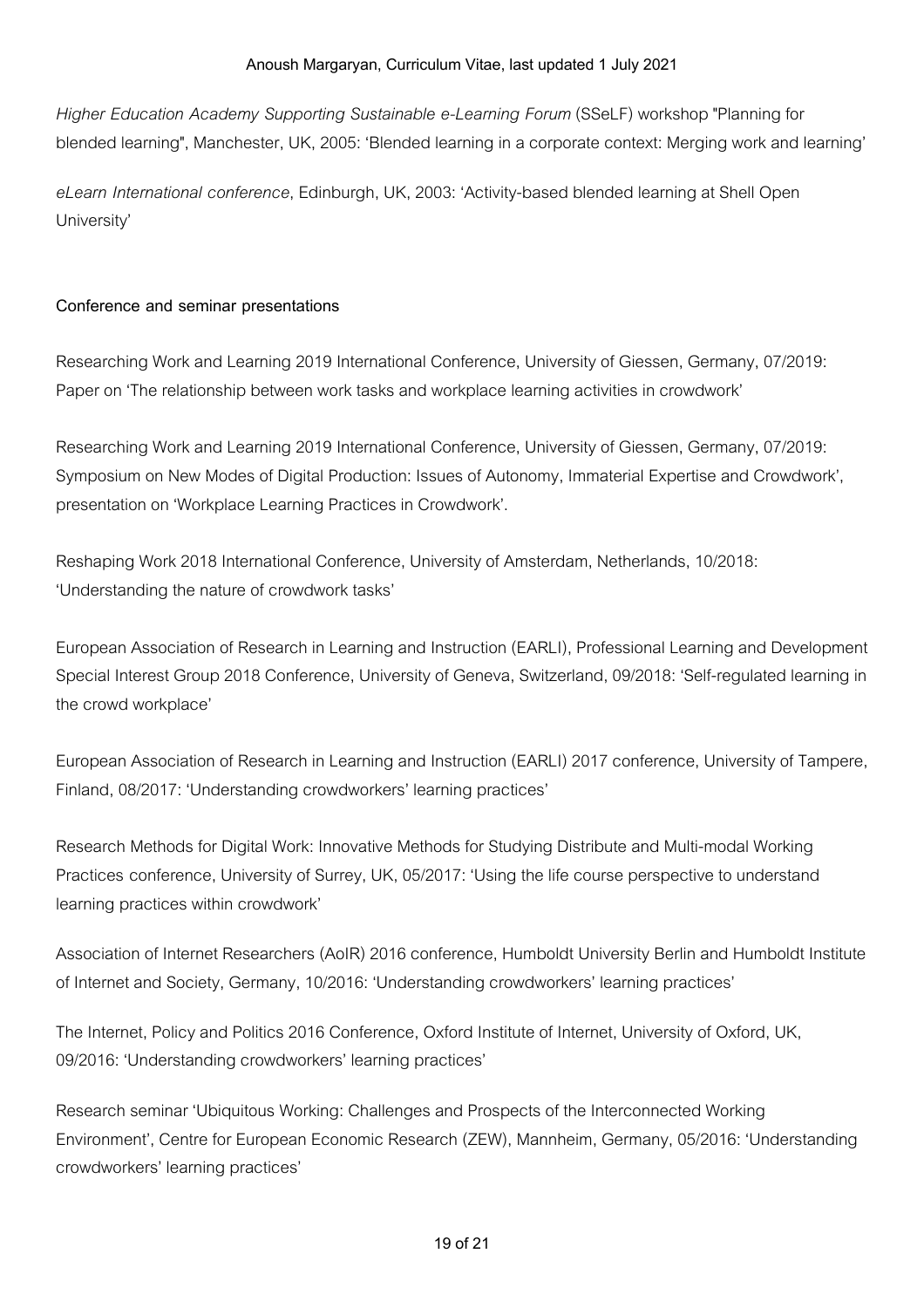International Labour Process Conference (ILPC), Berlin, Germany, 04/2016: 'Understanding crowdworkers' learning practices'

Digital Working Life seminar, Inter-University Centre Dubrovnik, Croatia, 04/2016: 'Understanding crowdworkers' learning practices'

Symposium on Ambient Play and Labour, Dynamics of Virtual Work EU COST Action and RMIT Europe, Barcelona, Spain, 2015, 'Reconceptualising professional learning within digitally-mediated work practices'

Online Educa Berlin Conference, Germany,2013: 'Narrating Your Work: A microblogging-based approachto supporting knowledge sharing in virtual teams'

European Association for Research in Learning and Instruction Special Interest Group on Professional Development and Learning Conference, University of Antwerp, Belgium, 2012: 'What is learned through work? A typology of professional learning in the workplace'

Researching Workand Learning Conference, East China Normal University, Shanghai,2011: 'Managers' rolein the facilitation of workplace learning'

European Association of Research in Learning and Instruction Conference, Exeter, UK, 2011: 'Typology of informal learning in the workplace'

European Association of Research in Learning and Instruction Conference, Amsterdam, Netherlands, 2009: 'Self-regulated learning in the workplace: Enhancing knowledge flow between novices and experts'

IEEE International Conference on Advanced Learning Technologies (ICALT), Riga, Latvia, 2009: 'Charting collective knowledge: Supporting self-regulated learning in the workplace'

Researching Work and Learning Conference, Roskilde, Denmark, 2009: 'Learning and knowledge sharing in the workplace: Differences and similarities between novices and experts'

OrganisationalLearning, Knowledgeand Capabilities Conference, Amsterdam, Netherlands,2009: 'Selfregulated learning and knowledge sharing in the workplace'

World Conference on Educational Multimedia, Hypermedia and Telecommunications (ED-MEDIA), Vienna, Austria, 2008: 'Students' use of technology in formal and informal learning'

Online Educa Berlin Conference, Germany, 2007: 'Repositories and communities at cross-purposes: Issues in sharing and reuse of digital learning resources'